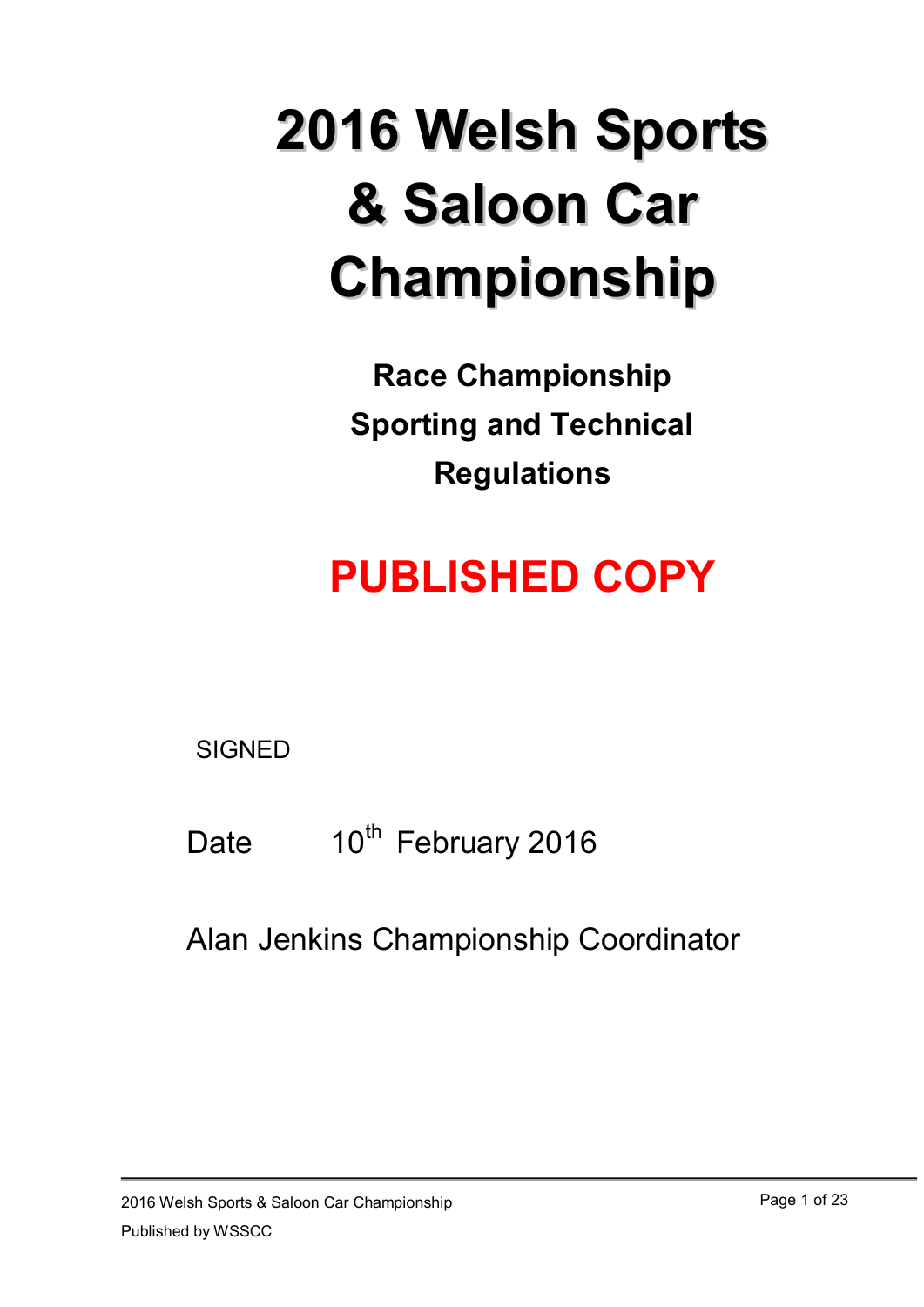## **Index**

| 1. Sporting Regulations General.                 | Page | $\mathbf{3}$ |
|--------------------------------------------------|------|--------------|
| 2 Championship Event Meetings & Event Procedure. |      |              |
| 3 Specific Championship Regulations.             |      | 11           |
| 4 Championship Penalties.                        |      | 12           |
| 5 Technical Regulations.                         |      | 13           |
| 6 Appendices.                                    |      | 22           |
| 7 Code of Practice – Registration Forms          |      | 23           |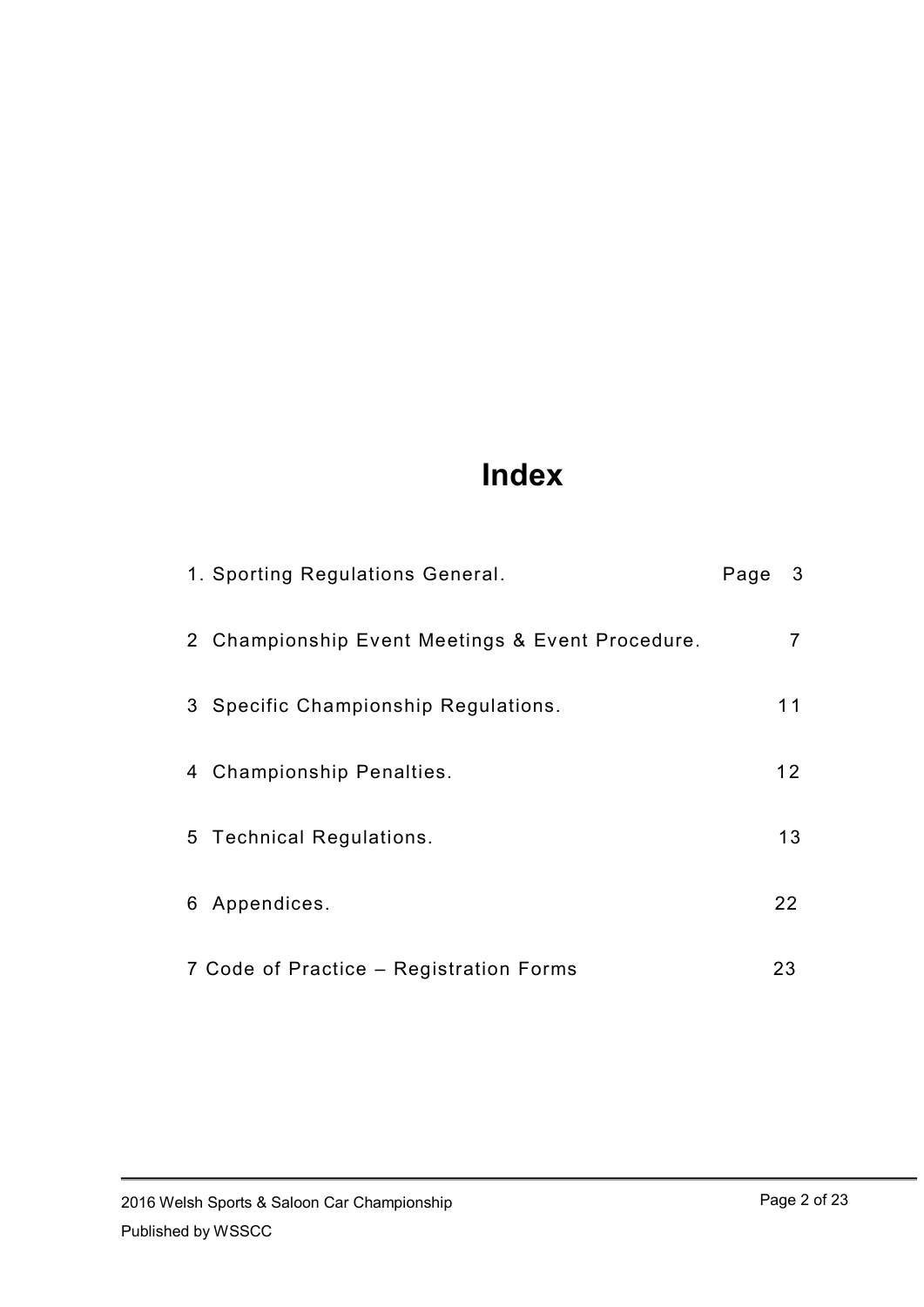## **1 Sporting Regulations - General**

#### **1.1 Title and Jurisdiction**

The 2016 Welsh Sports and Saloon Car Championship (WSSCC) is organised and administered by the Welsh Racing Drivers Association (WRDA) (or any sub-committee it appoints) in accordance with the General Regulations of the Royal Automobile Club Motor Sports Association (incorporating the provisions of the International Sporting Code of the FIA) and these Championship Regulations.

**For the time being and for the purposes of regulation and permit submission and operational event matters the WRDA will utilise the services of the BARC.**

**MSA Championship Permit No CH2016/R133**

**MSA Championship Grade: D Status: National B**

#### **1.2 Officials**

- **1.2.1** CO-ORDINATOR Mr. Alan Jenkins
- **1.2.2** ELIGIBILITY SCRUTINEER Mr Vincent Brown

**1.2.3** CLERK of COURSE Mr Mike Skelton

**1.2.4** CHAMPIONSHIP STEWARDS Mr .D. Wells, Mr I. Danaher, Mr A. Morgan, Mr.P. Davies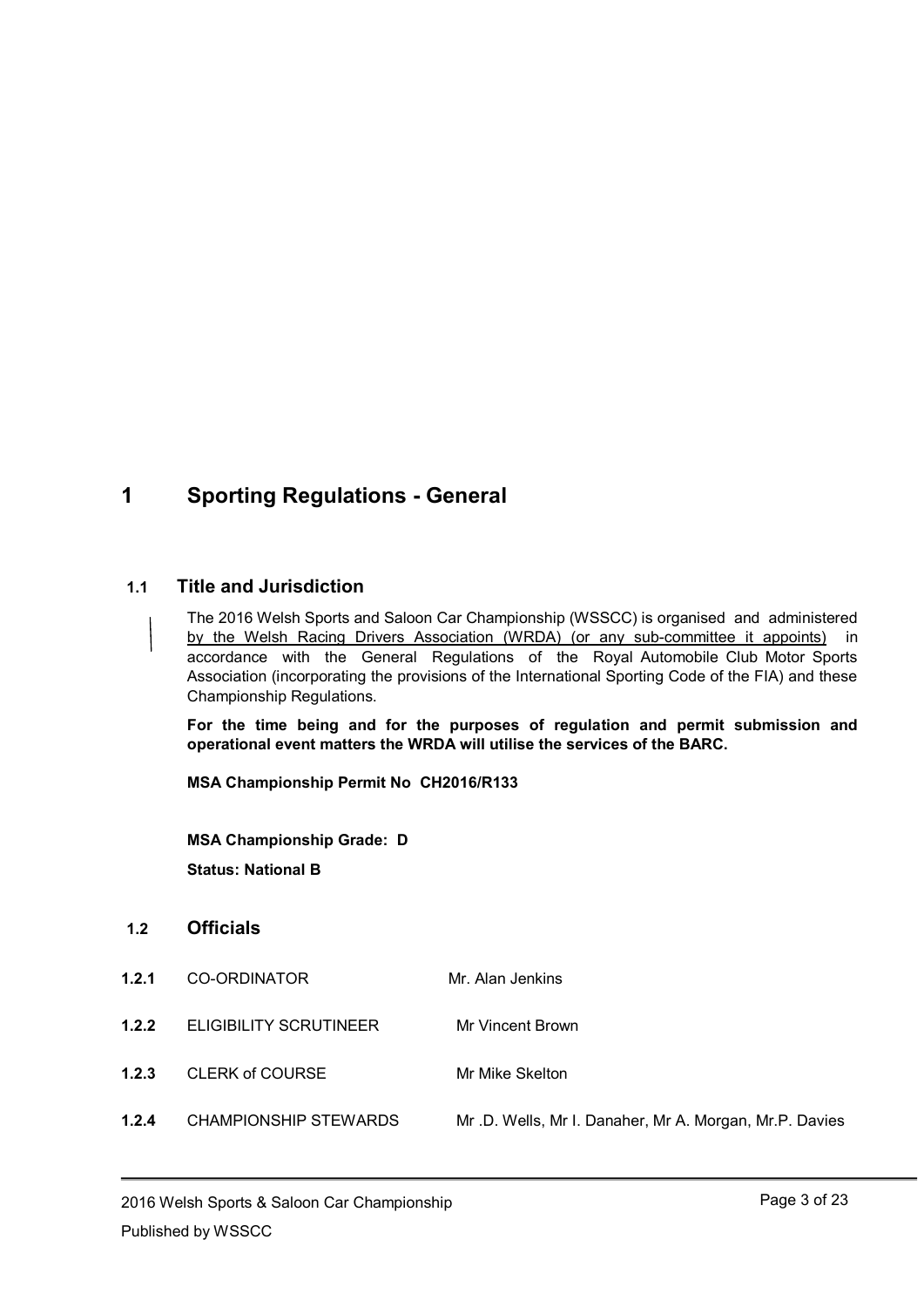Any three Championship Stewards will constitute a quorum. In the event of any of the Championship Stewards listed above be unavailable or being unable to consider any particular matter due to a perceived conflict of interest, the organisers reserve the right to appoint an alternative Championship Steward or, if deemed necessary more than one alternative Championship Steward.

#### **1.3 Competitor Eligibilty:**

- **1.3.1** Entrants must be in possession of a valid current MSA Entrants Licence where applicable, and be members of the WRDA or BARC, and be registered with the Championship.
- **1.3.2** Drivers and Entrant/Drivers must:
	- (a) Be current Members of the WRDA or BARC, and
	-
	- (b) be Registered for the Championship and  $(c)$  be in possession of valid Competition (Ra (c) be in possession of valid Competition (Racing) National B status Licence*, as a minimum*
	- (d) A professional driver, in possession of a valid Licence (featuring an E.U. flag) and medical, issued by the ASN of a member country of the European Union, or comparable country. ((H)26.2.1. applies)
	- (e) If participation in the Championship requires absence from education a driver, in full time school education is required to have the approval of their head teacher and a letter stating such approval from their school in order to fulfil registration for the Championship. A driver shall not take time out of their education to participate in motor sport without the prior written approval of their education establishment
- **1.3.2** All necessary documentation must be presented for checking at all the rounds when signing-on.

#### **1.4 Registration**

**1.4.1** To be eligible for Championship points all drivers must register as competitors for the championship by returning the Registration Form with the Registration Fee to the Co-ordinator prior to the Final Closing Date of entries for the first round being entered. A further condition of registration is that a Car Registration Form for each car used in the Championship must be submitted to the Eligibility Scrutineer at least 60 minutes before the published start time of the event.

Failure to submit a Technical Specification Sheet will void the registration for that event so no championship points will be awarded.

**1.4.2** The Registration fee for 2016 will be £75. Made payable to the W.S.S.C.C.

Only registered competitors can compete for the Championship.

**1.4.3** Registrations will be accepted from 1st January 2016 until the closing date for entries for the final round of the Championship.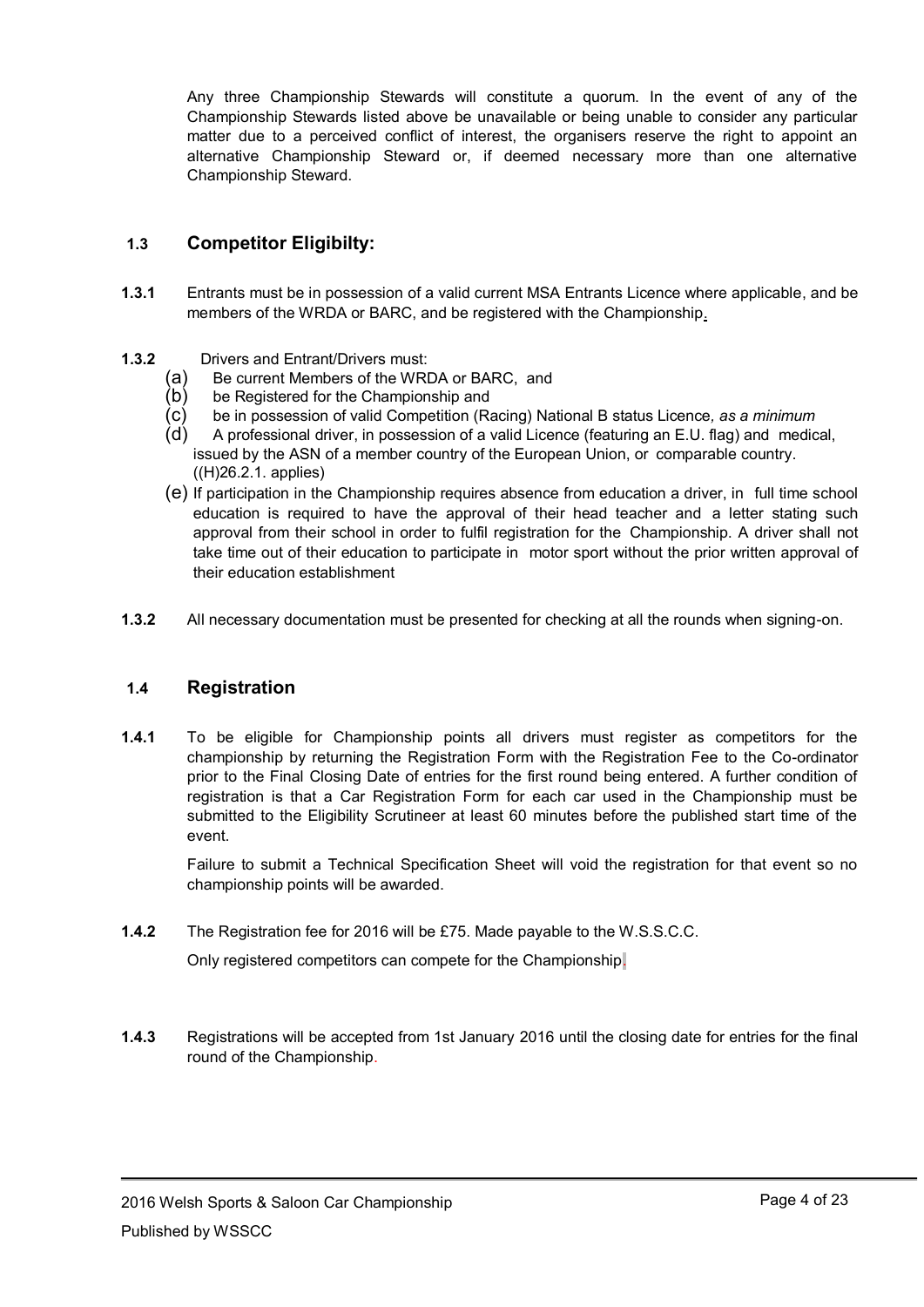- **1.4.4** Competition numbers will be issued for the championship. Numbers will be allocated on request using a first come first served basis. The only exception to this will be the number One which will be reserved for the current champion. Should the current Champion not re-register for the Championship or there be Joint Champions the number One shall not be used.
- **1.4.5** The organisers reserve the right to invite Guest Competitors to take part in any round or number of rounds, however these competitors will not receive any championship points but may be eligible for Driver of the Race award. Guest competitors who compete in both WSSCC events at a meeting may be charged an administration fee of  $E20$ . Any competitor wishing to compete for a single race may do so at the discretion of the WSSCC Coordinator but cannot claim points or awards other than Driver of the Race unless registered for the championship.

#### **1.5 Championship Events.**

The 2016 Welsh Sports & Saloon Car Championship will be contested over X Rounds as follows (NOTE: all dates to be confirmed ) The format will be 1 qualifying session of at least 15 minutes with 2 races of at least 15 minutes plus 1 lap duration. Where practical all will be held on the same day.

For each meeting, practice and first race will constitute 1 event, each subsequent race will be a separate event.

1.5.1 All Races will be Rolling Starts

| Round  | <b>Date</b>                 | <b>Circuit</b>      | <b>Organising Club</b> |
|--------|-----------------------------|---------------------|------------------------|
| 1&2    | 23/24 <sup>th</sup> April   | <b>Pembrey</b>      | <b>BARC</b>            |
| 3 & 4  | 14/15 <sup>th</sup> May     | <b>Pembrey</b>      | <b>BARC</b>            |
| 5 & 6  | $16/17^{\text{th}}$ July    | <b>Castle Combe</b> | <b>BRSCC</b>           |
| 7 & 8  | 20/21 <sup>st</sup> August  | <b>Pembrey</b>      | <b>VSCC</b>            |
| 9 & 10 | 15/16 <sup>th</sup> October | <b>Pembrey</b>      | <b>BARC</b>            |

#### **1.6. SCORING**

**1.6.1** All rounds of the Championship will count towards the Championship points total.

**1.6.2** Points will be awarded to registered competitors listed as classified finishers in the Final Results in each class

| 4 or more starters - |           | 3 starters | 2 starters | 1 starter |
|----------------------|-----------|------------|------------|-----------|
| 1st                  | 20 Points | 18 Points  | 16 Points  | 14 Points |
| 2nd                  | 18 Points | 16 Points  | 14 Points  |           |
| 3rd                  | 16 Points | 14 Points  |            |           |
| 4th                  | 14 Points |            |            |           |
| 5th                  | 12 Points |            |            |           |
| 6th                  | 10 Points |            |            |           |
| 7th                  | 8 Points  |            |            |           |
| 8th                  | 6 Points  |            |            |           |
|                      |           |            |            |           |

2016 Welsh Sports & Saloon Car Championship Published by WSSCC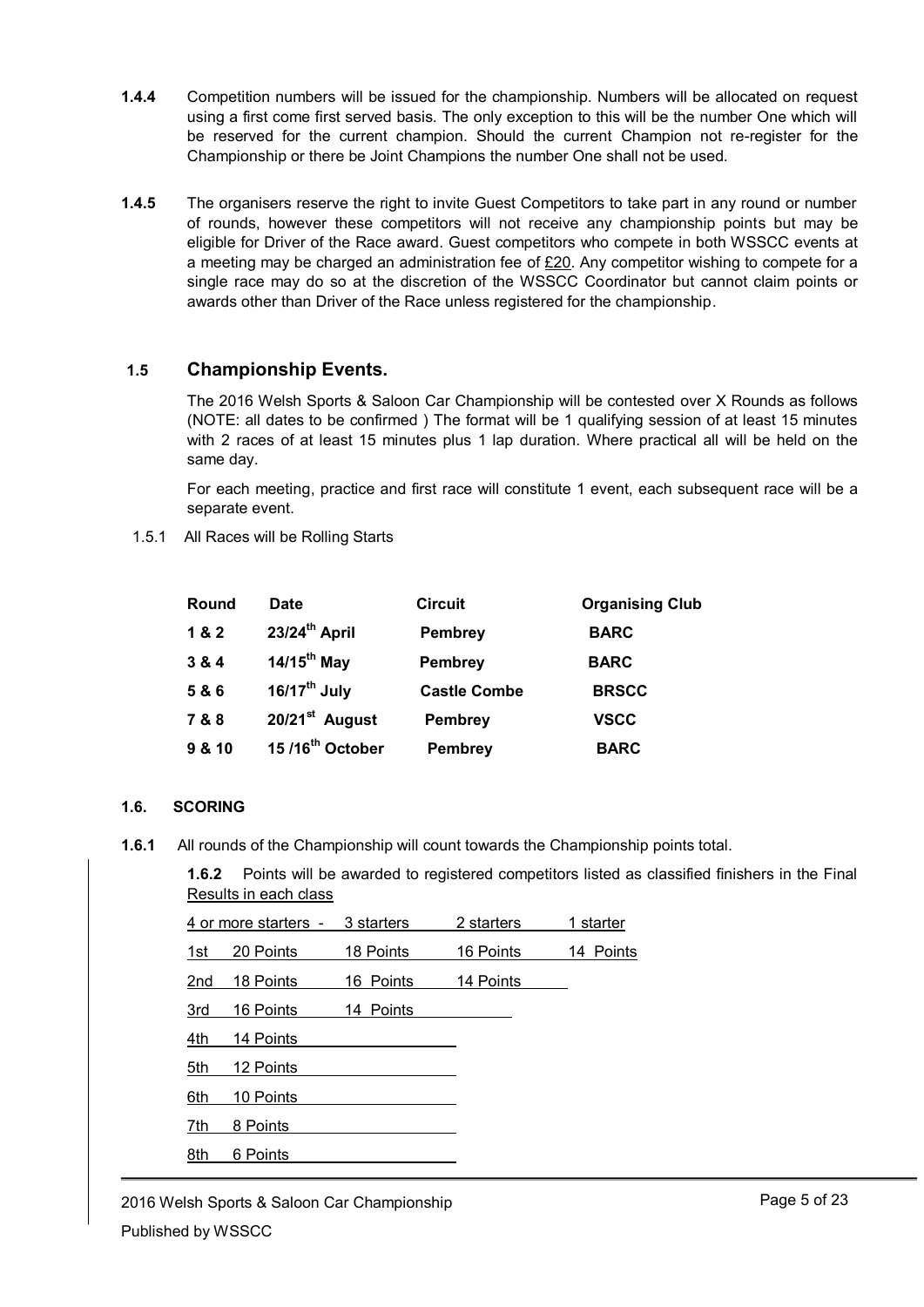9th 4 Points

10th 2 Points

Plus one extra point for the competitors achieving the race fastest lap in the class on the day. In the event of only one starter in the class no point will be awarded for the fastest lap in the Class on the day

All registered competitors will receive a joker card which can be played at any race during the season to claim double points for that race. The Joker Card must be handed to the Race Day or Championship Co-ordinator or a nominated deputy 30 minutes prior to the start of the race or before entering the assembly area. If a competitor fails to nominate a round to play the Joker Card it will be automatically be played at the final round of the Championship, if however the competitor does not enter the final round the joker card will be forfeit.

Competitors may score Championship points in more than one class and use any car that is eligible for that class. Points are not transferable between classes. A competitor's final position in the Championship will be calculated from the highest number of points scored in a particular class.

Where two competitors share a car and compete in one race each, at a meeting, then provided that the driver combination is registered with the co-ordinator by the close of entries, points will be awarded to the driver pair, but not individually. They will appear as a joint entry in the Championship Points. No substitution is permitted from the original registered pair. The first named Driver on the entry form will be considered to be the entrant.

**1.6.3** Should there be a tie in points the winner will be declared using MSA regulation W 1.3.4 Should there still be a tie, then the winner will be decided on the number of fastest laps in their class in qualifying If still a tie the most second fastes laps in qualifying will be taken into consideration.

**1.6.4** Advertising: Competitors will be required to carry advertising as supplied to publicise the championship in accordance with H29.1.1, H29.1.2 and H29.1.3 of the current MSA Yearbook in order to for qualify points.

#### **1.7 AWARDS**

**1.7.1** All awards are to be provided by the Championship Organisers in conjunction with organising clubs where appropriate.

#### **1.7.2 Per Round**

Trophies per round will be awarded to 1<sup>st</sup> in Class for Classes AS, AT,BS,BT,CS,CT, D and M. Trophies for other places in these classes will be at the discretion of the Championship Coordinator subject to a minimum entry of 4 contenders per class. Trophies for Driver of the Race will also be awarded and all competitors are eligible for this award.

#### **1.7.3 Championship**

1st Overall: A Trophy 2nd Overall: A Trophy

2016 Welsh Sports & Saloon Car Championship Published by WSSCC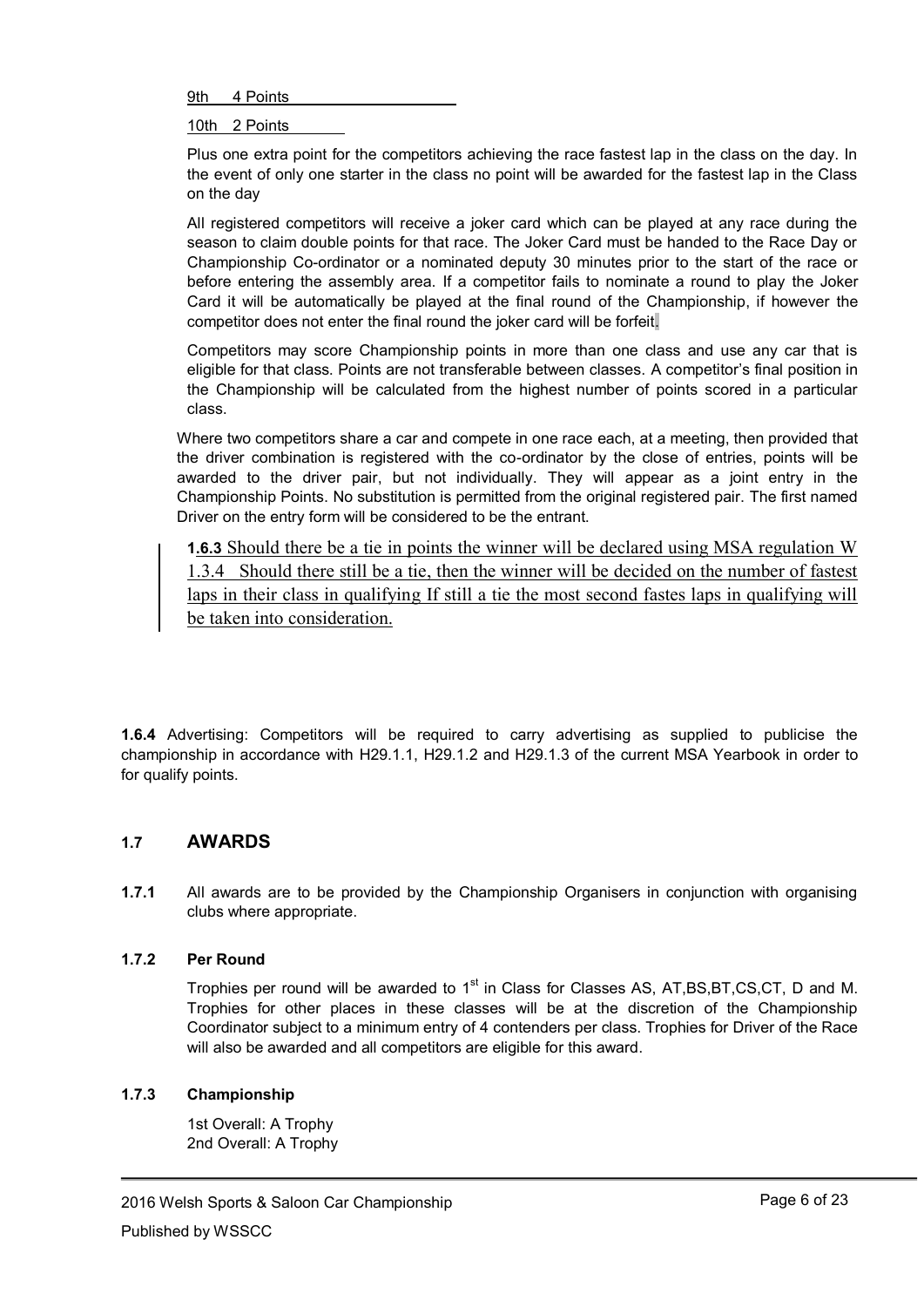3rd Overall: A Trophy

In Each Class:

Trophies will be awarded to 1<sup>st</sup> in Class for Classes AS, AT.BS, BT,CS, CT, D and M. Trophies for other places in these Classes will be awarded at the discretion of the WSSCC Steering Committee.

"Marque" trophy (see 5.1.2.2)

A **'Novices Award'** for the highest scoring driver who has not previously held a Car racing licence.

A **'Newcomers Award'** to the best new comer to the Championship as judged by the Championship Committee.

A **'Ladies Award'** for the highest scoring lady

**The 'Winners Award'** for the Competitor having the most Outright Race Wins

Other awards may be made at the discretion of the Championship Organisers .

**1.7.4** All end of season Championship awards will be presented at the official awards ceremony as organised by the Championship Committee.

#### **1.7.5 Bonuses**

Per round: nil

Championship: nil

#### **1.7.6 Presentations**

Garlands or Trophies are to be provided for presentation at the end of each race or at an end of the meeting presentation ceremony.

#### **1.7.7 Entertainment Tax Liability**

In accordance with current government legislation, the WSSCC is legally obliged to withhold the tax at the basic rate on all payments to non-UK residents sportsmen/women.

That is, those persons who do not have a normal permanent residence in the UK. The UK does not include the Isle of Man, Channel Islands or Eire. This means that, as the organisers, the WSSCC are required to deduct tax at the current rate applicable from any such payments they may make to non-UK residents. Under such circumstances, it may be possible for competitors to enter into an agreement with the Inland Revenue to limit the tax withheld. Any application for such an arrangement must be made in writing and not later than 30 days before the payment is due.

For further information contact: The Inland Revenue, Foreign Entertainers Unit, Centre for non resident, St John"s House, Merton Road Merseyside L69 9BB Tel 0151 472 6488 Fax 0151 472 6483

#### **1.7.8 Title to all Trophies**

In the event of any Provisional Results or Championship Tables being revised after any provisional presentations and such revisions affect the distribution of any awards the Competitors concerned must return such awards to the organisers WSSCC, in good condition within 7 days.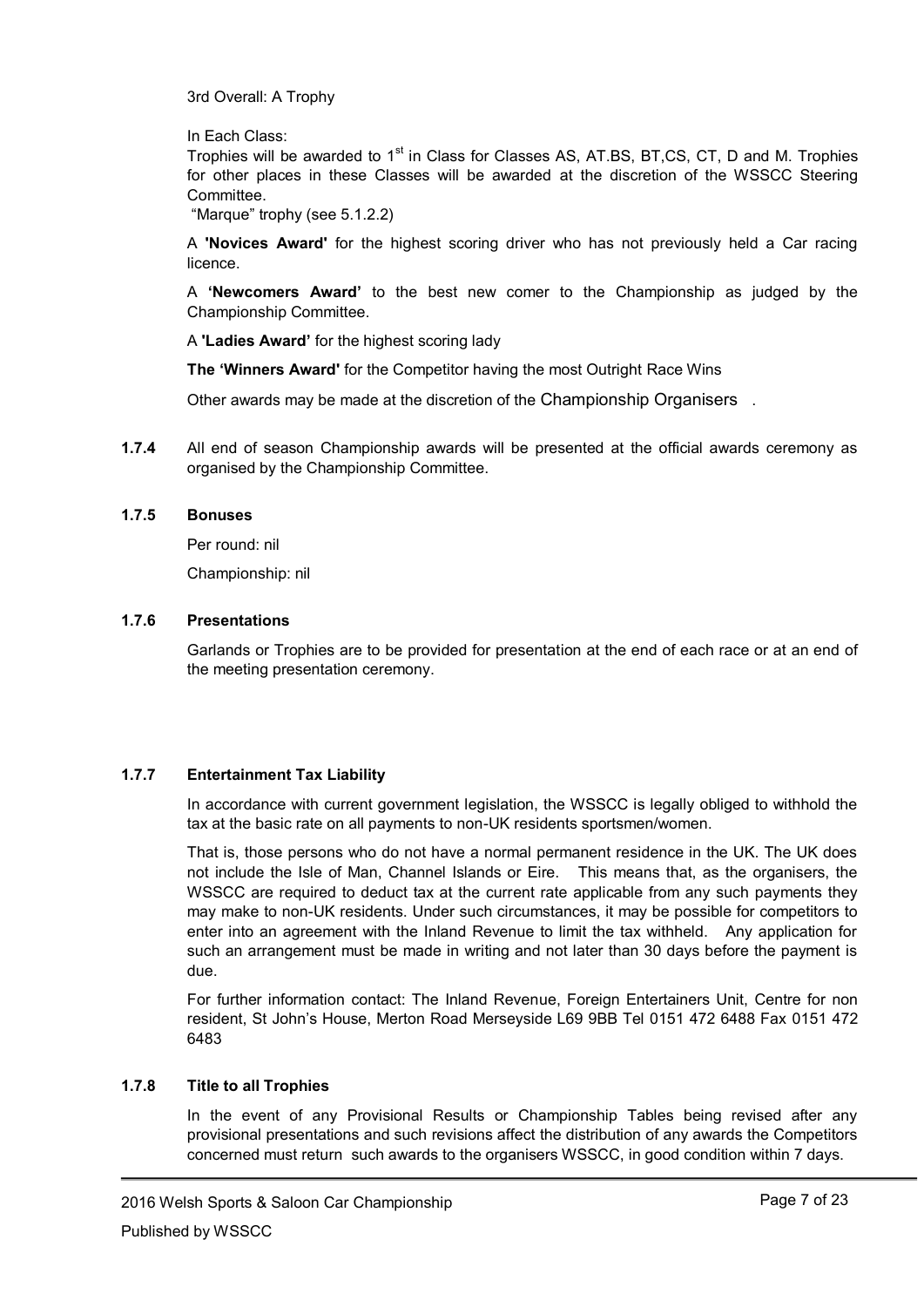## **2 Championship Event Meetings & Race Procedures.**

#### **2.1 Entries:**

- **2.1.1** Competitors are responsible for sending in correct and complete entries with the correct entry fees prior to the closing dates which shall be determined by the organising club. The Organisers are responsible for mailing Supplementary Regulations / Entry Forms to all Registered Competitors in sufficient time for entries to be made prior to the published selection of entry dates for each round.
- **2.1.2** Incorrect or incomplete entries (Including Driver to be Nominated Entries) are to be held in abeyance until they are complete and correct and the date of receipt for acceptance of entry purposes shall be the date on which the Secretary of the Meeting receives the missing or corrected information or fee.
- **2.1.3** Any withdrawal of Entry or Driver/Car changes made after acceptance of any entry must be notified in writing to the Secretary of the Meeting. If Driver/Vehicle changes are made after publication of Entry Lists with Final instructions the Competitor concerned must apply for approval as per MSA Regulation D25.1.12
- **2.1.4** At the closing date entries of 20 or more competitors may be split into 2 races by class, at the discretion of the organisers based on performance potential of cars entered for each class.
- **2.1.5** The maximum entry fee for each round shall be decided by the organisers.
- **2.1.6** Reserves are to be nominated on the Final List of entries published with Final Instructions or Amendment Sheet Bulletins. All reserves will practice and replace withdrawn or retired entries in Reserve number order irrespective of class. If Reserves are given Grid Places prior to issue of the first Grid Sheets for any round the time set in Practice shall determine their grid positions. If Reserves are given places after publication of the grid sheet and prior to cars being collected in the official "Assembly Areas" they will be placed at the rear of the Grid and be started without any time delay. Otherwise they will be held in the pit lane and be released to start the race after the last car to start the GREEN FLAG LAP or last car to take the start has passed the start line or pit lane exit, whichever is the later. Such approval to start MUST be obtained from the Clerk of the Course.
- **2.1.7** Entry Fee Refunds will be made by the organisers, but may be liable to an administration charge of £30 for withdrawals later than 48 hours before the meeting.
- **2.1.8** Each Race Meeting Organiser may accept up to 20% more entries than specified on the Track Licence for each Circuit and all accepted competitors may practice.
- **2.1.9** Reserves who practice in the correct session and set a time will take precedence, in reserve number order, over any accepted entry whose practice times are disallowed, or who does not set a time during the official practice for the Championship race.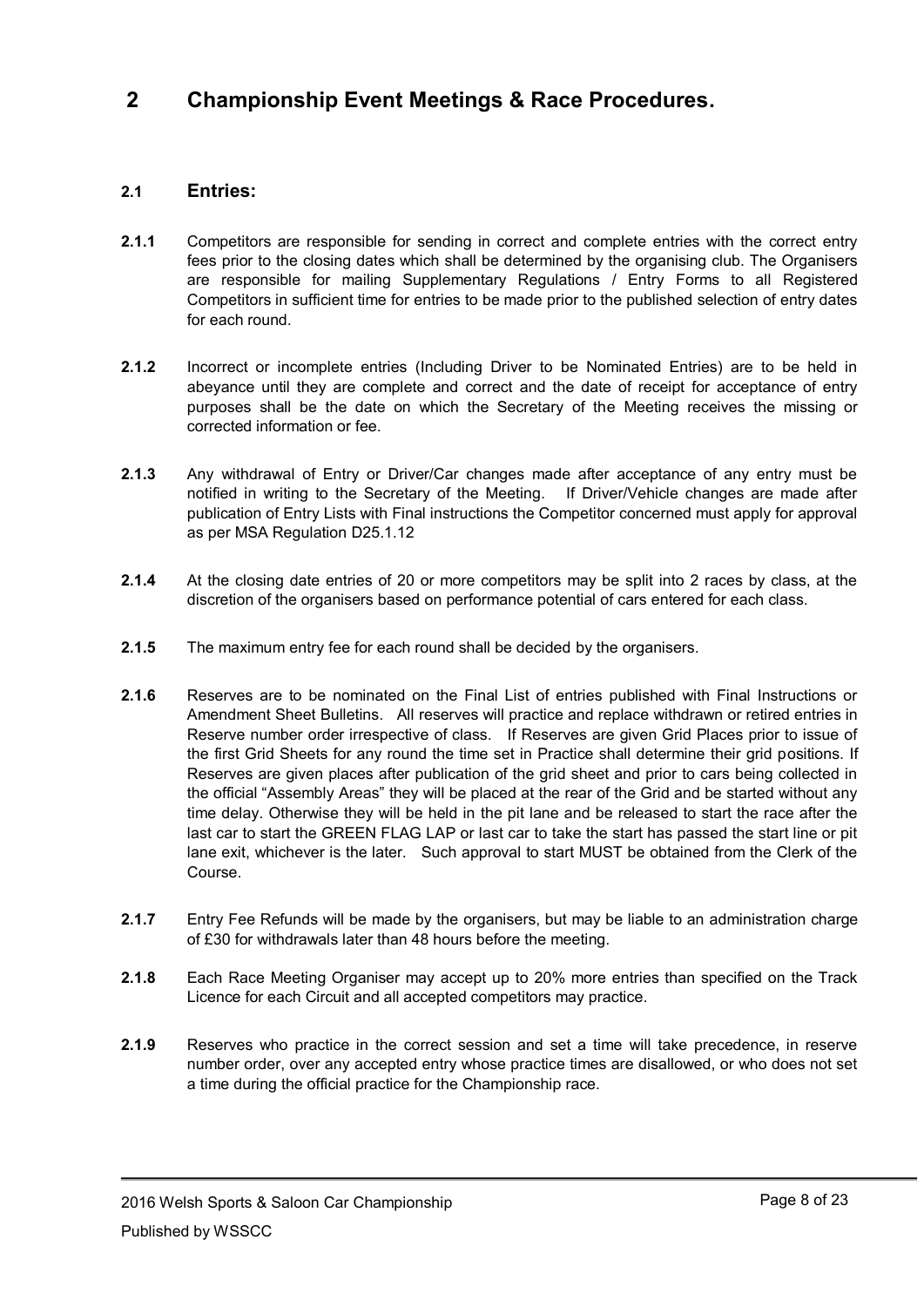#### **2.2 Briefings:**

Organisers will notify Competitors of the times and locations for all briefings in the Final Instructions. Competitors must attend all briefings.

#### **2.3 Qualification Practice:**

**2.3.1** The minimum period of practice to be provided is to be as specified in the MSA Regulations in respect of circuit lengths. Should any Practice Session be disrupted the Clerk of the Course shall not be obliged to resume the session or re-run sessions to achieve the championship criteria and the decision of the Clerk of the Course shall be final. For those meetings where one practice session and 2 races any scheduled, drivers sharing cars must remember to allow time for both drivers to practice in the one session, or arrange with the Clerk of the Course to practice "out of session". Normal MSA rules will apply to competitors who practice "out of session".

**2.3.2** Each driver should complete a minimum of 3 laps practice in the car to be raced and in the correct session in order to qualify for selection and order of precedence as set out in the MSA regulations Q4.5 The Clerk of the Course and/or Stewards of the Meeting shall have the right to exclude any driver whose practice times or driving are considered to be unsatisfactory as per MSA Regulation Q4.5.3.

**2.3.3** The grid for race 1 will be decided by the fastest times in qualifying. The grid for race 2 will be the finishing order of race 1. Non finishers and competitors not classified in the race results will be placed on the back of the grid in order of distance covered. In the event of a tie the order will be at the discretion of the Clerk of Course.

#### **2.4 Races**

The standard minimum scheduled time shall be 15 minutes plus 1 lap whenever practicable but should any race distance be reduced at the discretion of the Clerk of the Course or Stewards of the Meeting it shall still count as a full points scoring round provided that 8 minutes has elapsed. Less than 8 minutes half points will be awarded.

#### **2.5 Starts**

.

#### **2.5.1** All races will be Rolling Starts:

All cars will be released to form up on the grid prior to the start in formation as specified on the grid sheet. All race start countdowns are to have a minimum elapsed period of 3 minutes from the time all cars are released to form up onto the grid to the start of the Green Flag Lap(s) in the formation as specified on the Track Licence for the Circuit.

#### **The minimum Countdown procedures for ROLLING STARTS shall be:**

**2.5.2** 1 minute to start of Rolling Lap - Start engines/Clear Grid. 30 seconds to start of Rolling Lap - Visible and audible warning for start of the lap. At the end of the Rolling Lap the grid will be slowed to an appropriate speed on the approach to the start line. All cars will start racing when the red start lights are turned off.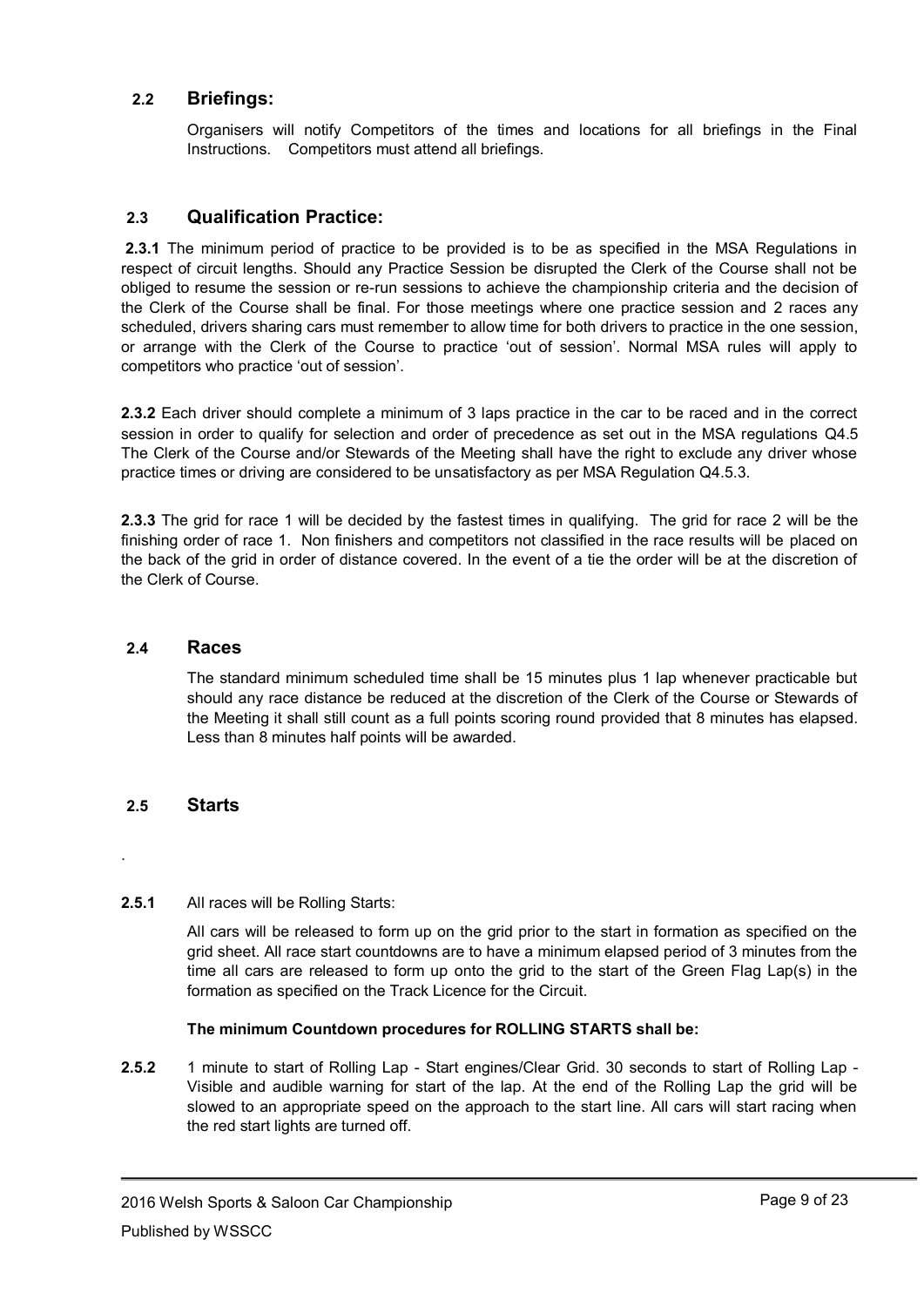- **2.5.3** The use of tyre heating/heat retention devices, tyre treatments and compounds is prohibited on the grid.
- **2.5.4** Any cars removed from the grid after the 1-minute stage or driven into the pits on Green Flag shall be held in the pit lane. They may start the race after the last car to take the start from the grid has passed the start line or pit lane exit, whichever is the later.
- **2.5.5** Any drivers unable start the Green Flag lap or start are required to indicate their situation by raising a hand in the air. Any drivers unable to maintain grid positions on the Green Flag to the extent that all other cars are ahead of them may complete the Green Flag Lap but they MUST remain at the rear of the last row of the grid but ahead of any cars to be started with a time delay.

**2.5.6** Excessive weaving to warm-up tyres using more than 50% of the track width and falling back in order to accelerate and practice starts, is prohibited.

#### **2.6 SESSION RED FLAGED.**

**2.6.1** Should the need arise to stop any practice or qualifying session, RED LIGHTS will be switched on at the Start Line and RED FLAGS will be displayed at the Start Line and at all Marshals Signalling Points around the Circuit. This is the signal for all drivers to cease circulating at racing speeds, to slow to a safe and reasonable pace and to return to the pitlane. No overtaking on slowing down lap.

Should the need arise to stop a race, RED LIGHTS will be switched on at the Startline and RED FLAGS will be displayed at the Startline and at all Marshals Signalling Points around the circuit.

This is the signal for all drivers to cease circulating at racing speeds, slow to a safe and reasonable pace and to return to the starting grid which will automatically become a Parc Ferme area. No overtaking on slowing down lap.

Cars should not enter the Pits unless directed to do so or unless repairs are necessary. Work on cars already in the Pits must cease when a race is stopped and may only continue under the control of Scrutineers. Cars which are in the pitlane or who enter the pitlane may ONLY re-start from the pitlane (not the grid) after all other cars have re-started. Non runners at the time of the stoppage (which have been recovered) can re-start from the pitlane behind those referred to above.

**2.6.2** Case A - Less than two laps completed by Race Leader.

The race will be null and void. The race will restart from the original grid positions. Competitors unable to take the re-start may be replaced by nominated reserves who will start from the pitlane in reserve number order and in front of any other pitlane starter. Gaps on the grid should not be closed up. The length of the restarted race will be determined by the Clerk of the Course.

- **2.6.3** Any competitor not running at, or being the cause of, the deployment of a red flag will only re-start at the discretion of the Clerk of the Course, from the pit lane behind any nominated reserves in the order determined by the Clerk of the Course. Gaps on the grid should not be closed up.
- **2.5.4** Case B More than two laps completed by Race Leader but less than 75% of Race Distance.

The race will restart from the grid set out by the finishing order of part one, (as per MSA Regulation Q 5.4.2. The final result of the race will be the finishing order of part 2. The length of the restarted race will be determined by the Clerk of the Course.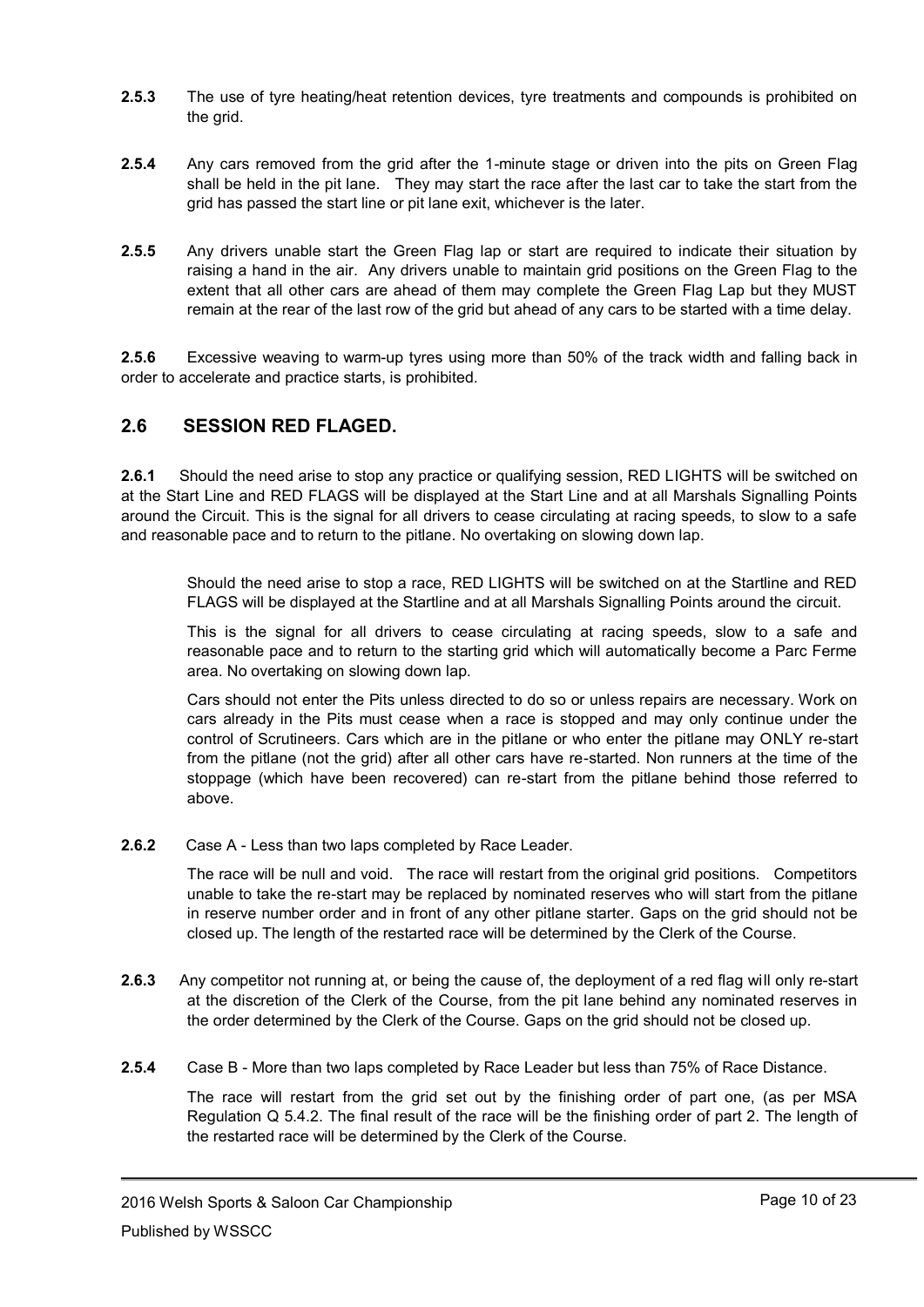If the leader has completed more than 75% of the race distance or duration it shall not usually be re-started (as per Q 5.4.2). If not re-started the results will be based on the order of crossing the finish line at one lap less than at the time of first showing the Red Flag. Only cars which are under their own power at the showing of the Red Flag will be classified.

#### **2.6.5** Re-Scrutiny

All vehicles reported involved in contact incidents during races or practice must be re-presented to the Scrutineers before continuing in the races or practice.

#### **2.7 PITS, PADDOCK & PITLANE SAFETY.**

#### **2.7.1 Pits & Paddock**

Competitors must ensure that the MSA Circuit Management & Organising Club Safety Regulations are complied with at all times.

#### **2.7.2 Pitlane.**

The outer lane or lanes are to be kept unobstructed to allow safe passage of cars at all times. The onus shall be on all drivers to take all due care and drive at minimum speeds in pit lanes.

#### **2.7.3 Refuelling**

May only be carried out in accordance with the MSA Regulation Q13.1.1 Circuit Management Regulations and the SR"s or final instructions issued for each Circuit/Meeting.

#### **2.7.4 Speed Limit.**

Pitlane speed limit will be that notified in the Final Instructions for each meeting.

#### **2.8 Race Finishes**

After taking the Chequered Flag drivers are required to: Progressively and safely slow down, remain behind any competitors ahead of them, return to the Pit Lane Entrance/Paddock Entrance Parc Ferme as instructed by Marshals or Officials and to keep their helmets on and harnesses done up while on the Circuit or in the pit lane.

#### **2.9 Results**

All practice timesheets, grids, race results are to be deemed PROVISIONAL until all vehicles are released by the Scrutineers after post Practice / Race Scrutineering and / or completion of any procedures, Judicial or Technical. (MSA Regulation (D) 26.3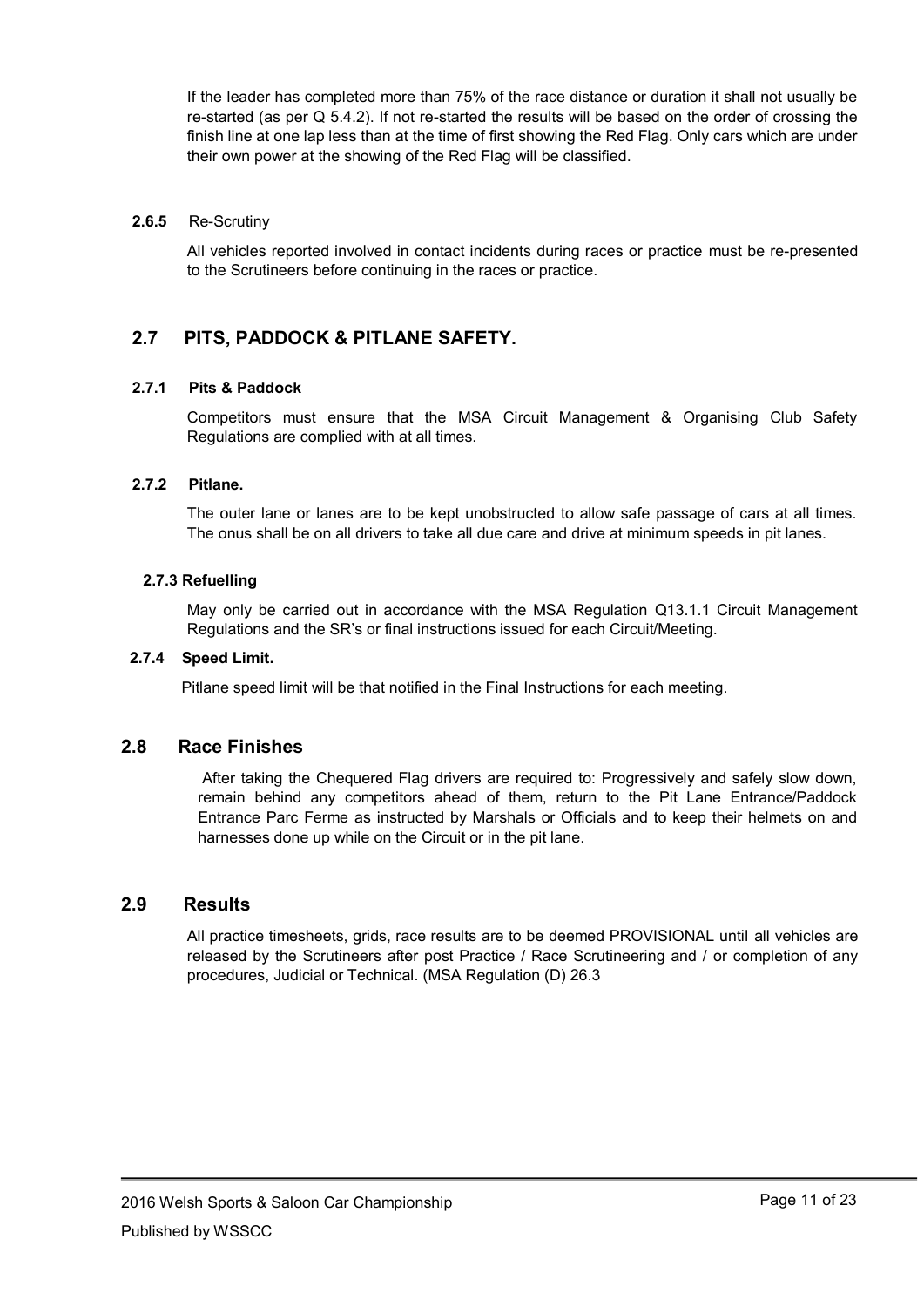#### **2.10 Timing Modules**

- **2.10.1** All competitors will be required to fit Electronic Self Identification Modules (Transponder) to their cars for the purposes of accurate timing. Holders for these and detailed fitting instructions will be issued with the Transponders and it will be the responsibility of the competitor to fit these in the car in the position and manner specified. The Transponder must be in place and functioning correctly for all Championship qualifying practice sessions and races. Failure to function may result in loss of grid or race position. The setting and servicing of these items must only be carried out by properly authorised MSA licensed Timekeepers. Competitors will be charged by the timing company for replacement of the Transponder due to misuse or loss at any time during the season.
- **2.10.2** Competitors may not place electronic timing equipment within ten metres of the official Start, Finish or any other official timing lines at any event or test session/day. Any such equipment placed within these zones will be removed.

#### **2.12 Safety Car**

There is no provision for the use of a Safety Car in any event forming a round of this Championship

## **3 Specific Championship Race Regulations.**

- **3.1.1** Where the performance of any car/driver combination is such that it breaks the 60 second benchmark lap time of Pembrey on the first occasion that the time is recorded it will be allowed to stand. It is then the competitor's responsibility to make sure that the performance is changed to ensure it is brought above the 60 second lap time before the car is run in any further qualification session or race. Ballast as per Championship regulation 5.1.1 may be added to ensure that the benchmark lap time of 60 seconds minimum of Pembrey circuit is achieved. Should the car then break the 60 second benchmark time on a subsequent occasion then car will be deemed ineligible and for qualification, practice times will be disallowed. For a race MSA regulation C.3.5.1 (a) and (b) will be applied. Should the 60 second benchmark time be broken at any further qualification session or race then the car will be deemed ineligible. For qualification practice times will be disallowed and for race MSA regulation C 3.5.1 (a).(b) will be applied and (c) may be applied at the discretion of the Clerk of Course.
	- **3.1.2** However if after having made all reasonable attempts to alter the performance of the car to bring it back above the 60 second bench mark time, the car / driver combination then still performs below the 60 second bench mark time, then the situation will be investigated by the Eligibility Scrutineer, Championship Coordinator and Championship Clerk of Course. Any penalty applied will be at the discretion of the Championship Clerk of Course.
	- **3.1.3** If the 60 second benchmark time is broken as per 4.1.3 in any race then the 1 point for fastest lap will not be awarded. It will be awarded to the competitor setting fastest lap in an eligible car.
	- **3.1.4** If the 60 second benchmark time is broken in any race as per 4.1.3 where the Joker card has been played then the Joker Card will be null and void but the round will count as the round that the Joker Card is played.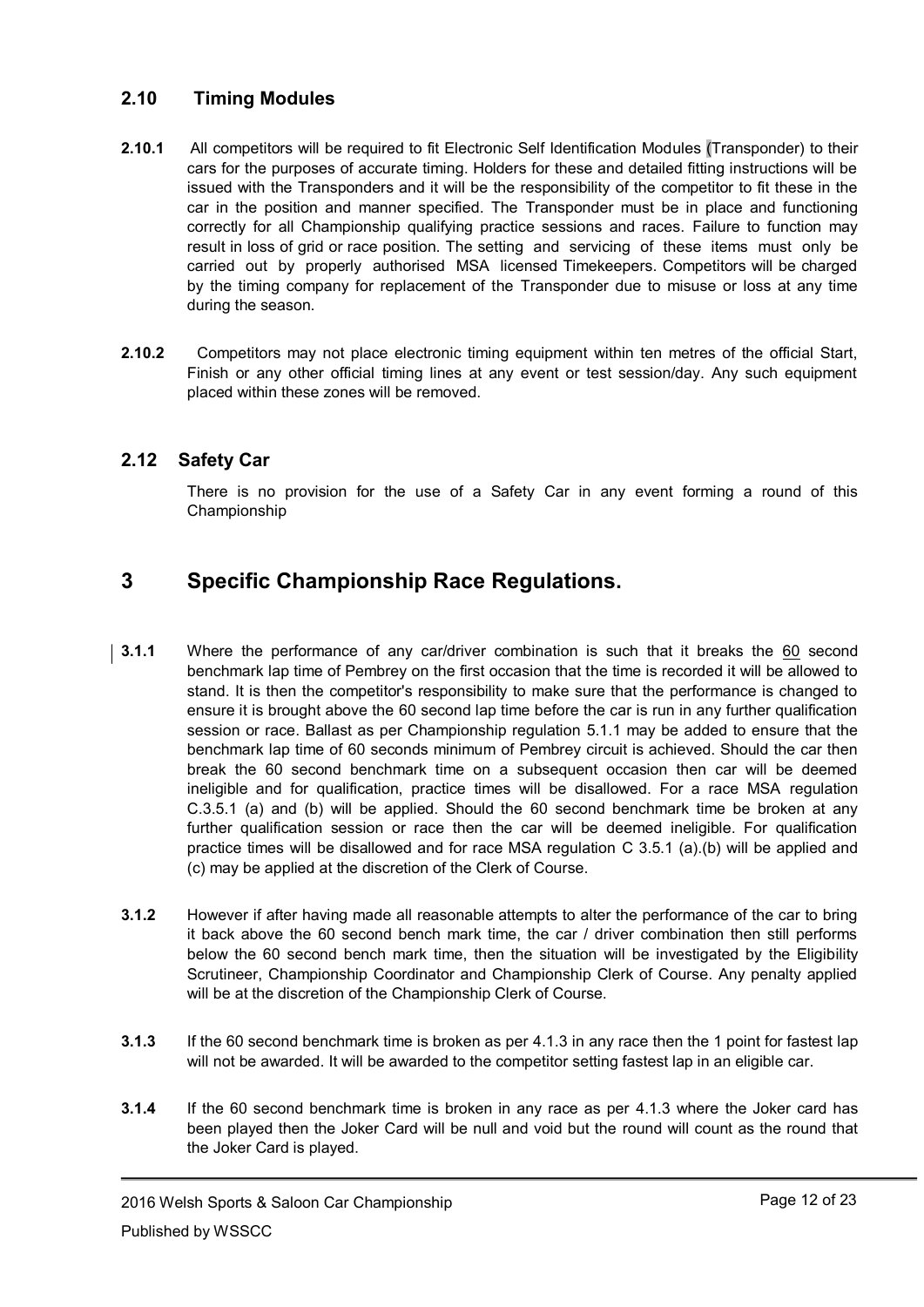**3.1.5** Where the performance of any car/driver combination is such that, that particular combination has to be reclassified, then the reclassification will take effect at the next race or qualifying session after the performance result leading to the re-classification is first noticed. The car / driver combination will then remain in the new class until such time that in the opinions of the Eligibility Scrutineer and Championship Co-ordinator the performance of the car has been changed to make it eligible for the original class. However if the performance then changes again to make it ineligible for the original class then MSA Regulation C.3.5.1] (a), (b) will be applied and (c) may be applied by the Clerk of the Course.

## **4 SPECIFIC CHAMPIONSHIP EVENT PENALITIES**

#### **4.1 Infringements of Technical Regulations.**

**4.1.1** Arising from post practice Scrutineering or Judicial Action: Minimum Penalty: The provisions of MSA Arising from post race Scrutineering or Judicial Action: Minimum penalties MSA Regulation C3.5.1 (a) and (b),

For infringements deemed to be of a more serious nature the Clerk of the Course and/or Stewards of the Meeting are to invoke the provisions of MSA Regulation C 3,5,1 (c).

#### **4.1.2** .**Grid Penalties**

.

For offences under MSA regulations [C 1.1.5], [C 1.1.6], [Q 14.4.2] and [Q 14.5], the Clerk of the Course, at his discretion, may additionally impose a championship penalty in the form of the following:

- (i) For an offence in qualifying; a grid penalty of up to ten places
- (ii) For an offence in a race; a time penalty of up to one minute
- (iii) For an offence in a race where the offending driver is not classified; a grid position penalty in the next race/event.

## **5 Technical Regulations**

#### **Introduction**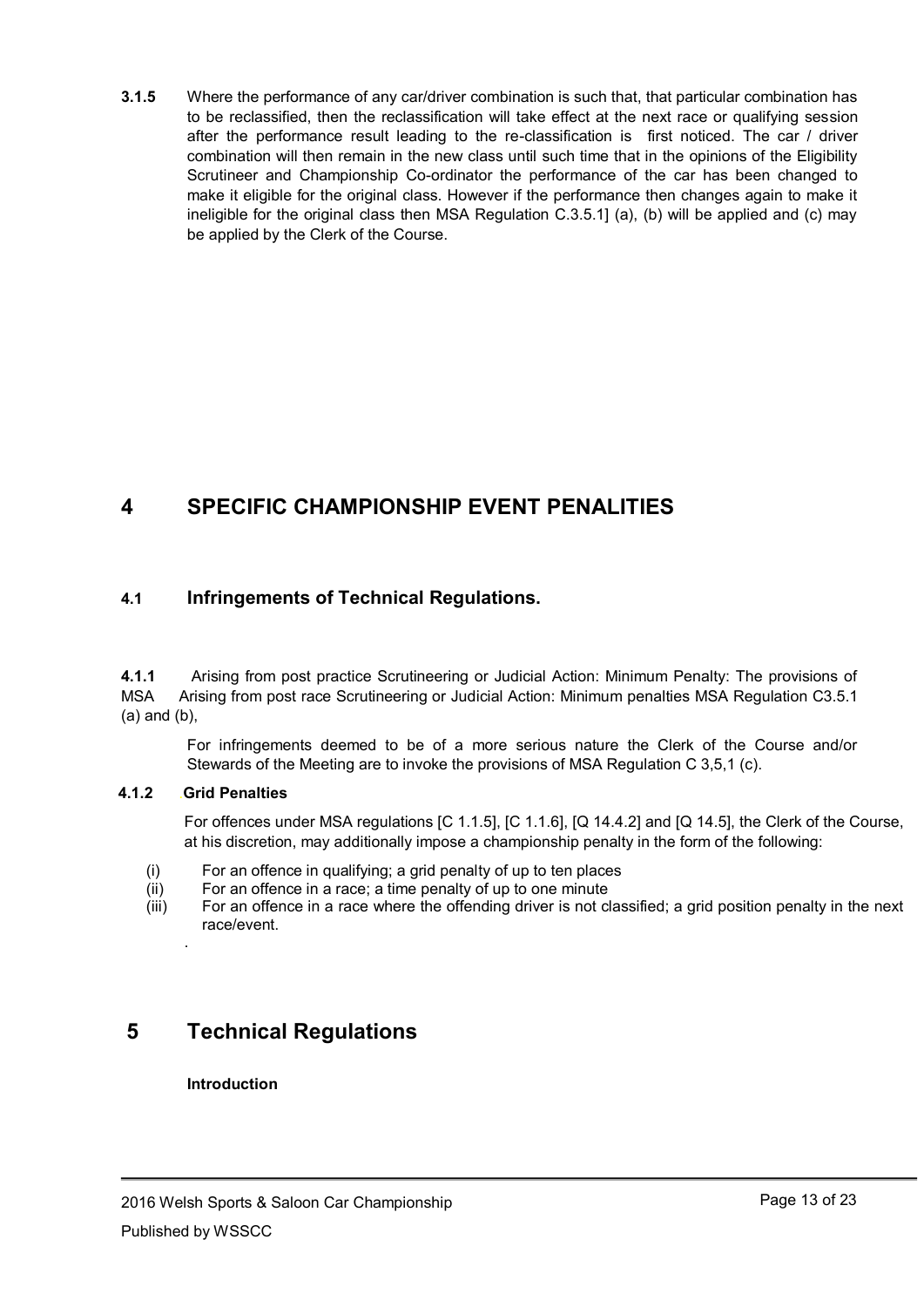The following Technical Regulations are set out in accordance with the MSA specified format and it should be clearly understood that if the following texts do not clearly specify that you can do it you should work on the principle that you cannot. If in any doubt regarding championship or class eligibility confidential advice can be sought from the championship organisers.

#### **5.1 Description**

- **5.1.1** The Welsh Sports & Saloon Car Championship is for competitors participating in a wide variety of Road Sports and Saloon Vehicles (as defined by the MSA) according to the classes specified in these regulations. To avoid excessive speed differentials, any car/driver combination in any class with the capability to achieve a lap time at Pembrey of under 60 seconds, in either qualifying or racing, will be required to carry as much performance ballast, appropriately anchored to the car in line with MSA regulations, as required to bring the performance back so the car is lapping in more than 60 seconds. Any car / driver combination lapping at less than the benchmark time of 60 seconds will be deemed to be ineligible as per the Championship regulations.
	- **5.1.1.1** All cars must comply with MSA General Regulations J, K, Q, and any other criteria clarified in writing by the Championship Organisers. The Championship Committee has the right to refuse any car from entering the Championship if they consider that the car does not conform to the spirit of the Regulations. To ensure fair competition the organisers reserve the right to reclassify certain individual car and driver combinations.
	- **5.1.1.2** The Championship specifically excludes sports racing cars as described in The Terminology of the MSA Competitors' and Officials Yearbook. Examples of such cars are Jades, Radicals and similar cars. Also single seater open wheel racing cars are excluded.
	- **5.1.1.3** Cars in all classes:
		- For reciprocating engines a forced induction equivalence formula of 1.7:1 will be applied.

For rotary engine cars an equivalence formula of 1.4:1 will be applied. For forced induction rotary engine cars an equivalence formula of 1.5:1 will be applied ie 1.4x1.5 =2.1;1

All cars must be fitted with an operational reverse gear

#### **5.1.2 The class structure is as follows:**

**5.1.2.1** Class AS - Saloons, Road sports,& GT cars up to 1600cc on slick tyres.

Class AT - Saloons, Road sports & GT cars up to 1600cc on List A1 treaded tyres.

Class BS - Saloons, Road sports, & GT cars 1601cc to 2000cc and Kit cars up to 1600cc on slick tyres.

Class BT - Saloons, Road sports, & GT cars 1601cc to 2000cc and Kit cars up to 1600cc on List A1 treaded tyres.

Class CS - Saloons, Road sports & GT cars over 2001cc and Kit cars 1601cc to 2000cc on slick tyres.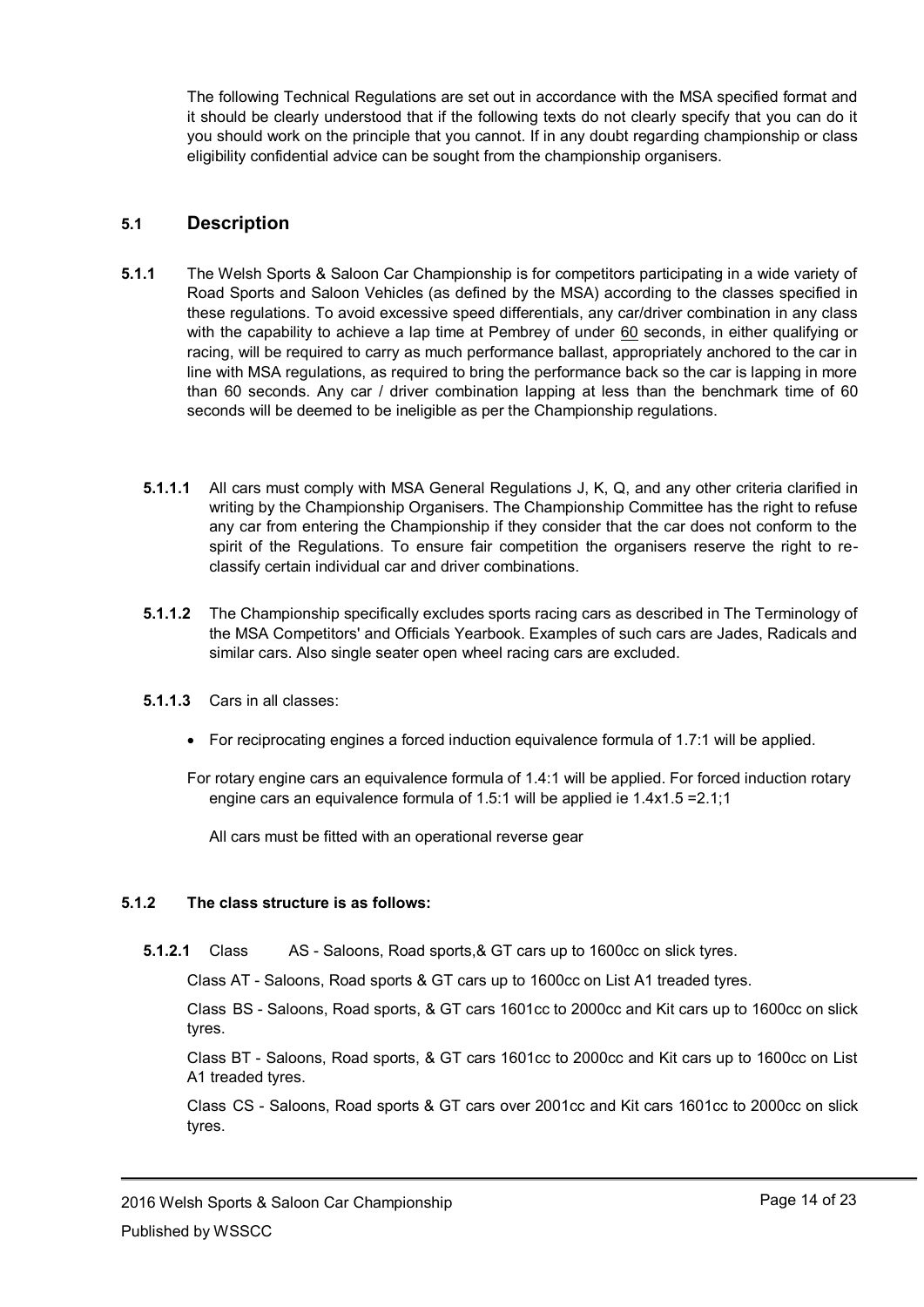Class CT -- Saloons, Road sports & GT cars over 2001cc and Kit cars 1601cc to 2000cc on List A1 treaded tyres.

Class D – Super cars.

Class M – Motorcycle engine cars.

Class I - Invitation Class for all Guest Competitors.

Guest competitors will not have to register for the Championship, but must agree to abide by the" Code of Practice ". They will not be eligible for championship points or class awards but may be eligible for Driver of the Race award.

- For the purposes of these Regulations a Kit Car is a Caterham, Westfield, Lo Cost or Robin Hood type car. However all Kit cars will be classified by the Organisers on a vehicle by vehicle basis.
- To ensure fair competition the organisers reserve the right to re-classify certain individual car and driver combinations.
- In any dispute as to what class the car should be in, then the decision of the Eligibility Scrutineer and Championship Coordinator will be final.

#### **5.1.2.2**

#### **5.1.2.3 Marque Awards**

In addition to the classes above, if there are at least three similar cars (same manufacturer) registered in either the same class or more than one class then at the discretion of the championship committee a Marque class will be run for these cars. Competitors will be informed by the co-ordinator and as from the following round competitors in the new Marque class will in addition to scoring championship points as normal, score points for the Marque class as per regulation. The winner of the Marque Class will receive a Trophy at the end of the season. Marque classes will be administered separately by the Championship Co-ordinator, and will not need to be featured in race programs etc. If there is any question as to the eligibility of any car it is the driver"s responsibility to provide all information required by the Series Co-ordinator to prove the car"s eligibility. This includes, where necessary, a copy of the technical regulations with which the car is claimed to comply. Failure to provide the required information to prove eligibility will mean that points and awards will not be awarded until eligibility is proved.

#### **5.1.2.4 Numbers and Championship Decals - Positions**

MSA Regulation J 4.1 applies. Numbers must be clearly displayed on either side of the car and on the bonnet in a position acceptable to the Timekeepers. .

Championship and Class Sponsors decals must be displayed in un-obscured positions on both sides of the car in positions outlined by the coordinator. Failure to comply with this may result in the loss of championship points or prizes.

#### **5.1.2.5 Vehicle Specification**

All competitors must provide the championship organisers with a fully completed "Vehicle Specification" form before the event in which they intend to compete if they want to qualify for points and awards.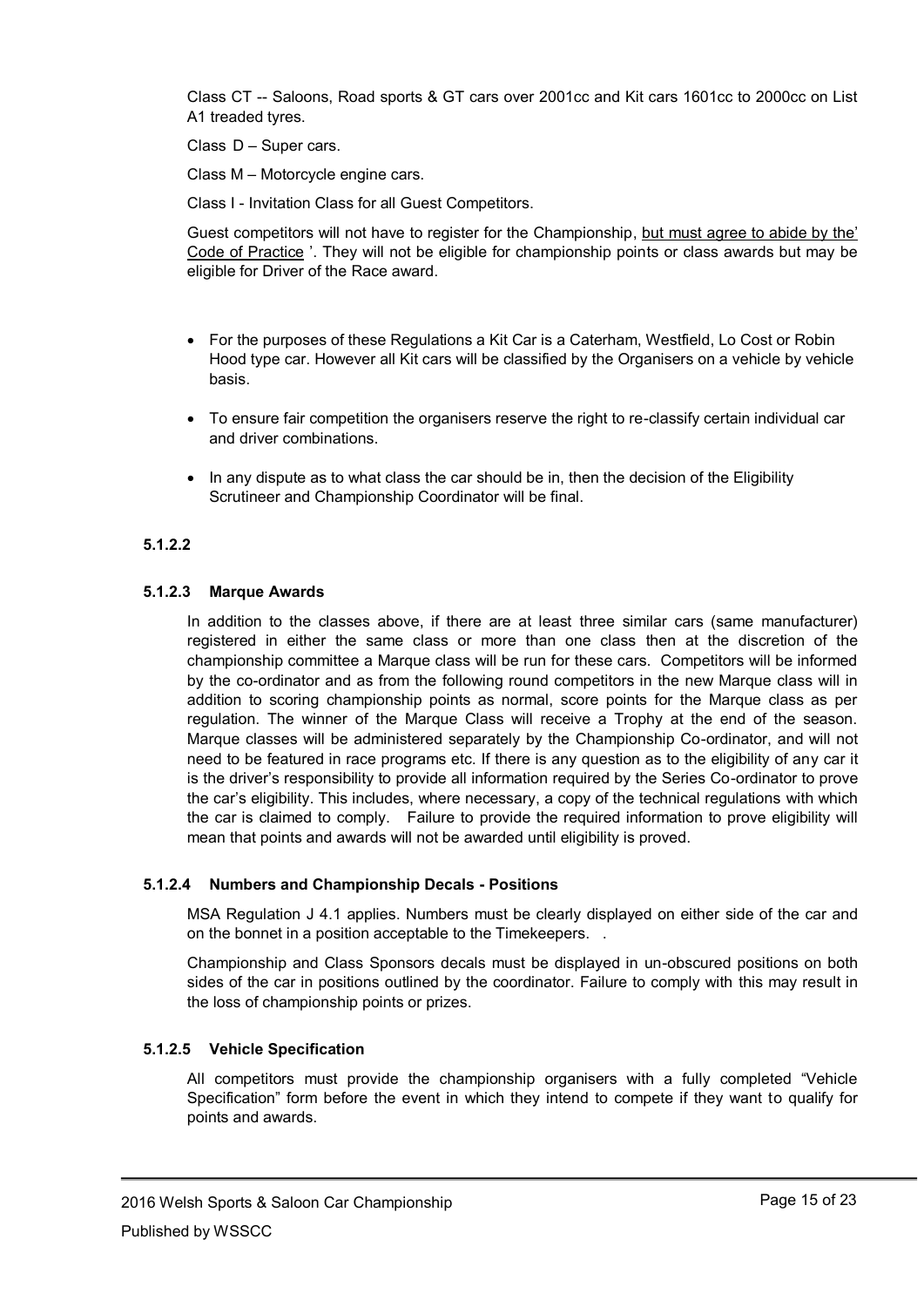The provision for sealing the engine and gearbox must be made if requested by the eligibility scrutineer.

#### **5.2 Detailed Descriptions - Classes**

Regulations for Classes AS, AT, BS, BT, CS, CT are identical and are only separated by engine capacity and tyre choice. (T to indicate treaded A1 tyres and S to indicate slick / wet tyres). To ensure fair competition the organisers reserve the right to re-classify certain individual car and driver combinations.

#### **5.2.1 CLASSES AS, AT, BS, BT,CS,CT. –Eligibility Details:**

All cars must comply with MSA General Regulations. J, K, Q of the current MSA Yearbook as well as other criteria clarified in writing by the Championship Organisers.

MSA Regulation J 5.2.4. shall not apply in that space created by removal of the passenger seats, may be used for other legitimate purpose subject to the approval of the Eligibility Scrutineer.

The following categories are acceptable:

- Production Cars and Production Kit cars complying with the specific MSA definitions (Nomenclature & Definitions section B, 2011 MSA Competitors and Officials Year Book) each defined category In addition the height of the rear wing shall not exceed the height of the rollover bar/roll cage.
- Cars that comply directly with the MSA terminology for both Specialist Production Cars and Touring Cars as well as the relevant Section K regulations with the exception that headlamps need not be retained and the drivers seat opening must be completely to one side of the centre line of the car.
- The Organisers reserve the right to refuse any car, which in their opinion does not comply with these regulations.
- To ensure fair competition the organisers reserve the right to re-classify certain individual car and driver combinations.

#### **5.2.1.1 Safety Requirements**

#### **5.2.1.2 All cars must comply with MSA Regulations K Safety Criteria some of the more important regulations are clarified below.**

Roll Bar - A Roll Bar to K 1.5.2 is mandatory.

Head Restraint - The fitting of a Head Restraint to K 13 is mandatory.

Seat Belts - Seat Belts (4 Point) to K 2.1.1 and K 2.1.1 to K 2.1.3 are minimum.( Q 19.14.2 refers).

Fire Extinguisher - A Fire Extinguisher K3 and Q19.14.7 is mandatory

Battery - The fitting of an External Circuit Breaker to K 8.1 to K 8.3 and K .8.5.

Red Warning Light - The fitting of a Rear Red Warning Light to K 5.1 is mandatory.

Towing Eyes - The fitting of Towing Eyes front and rear to Q 19.1.3 are mandatory.

All drivers of open cars must wear hand restraints during qualifying and race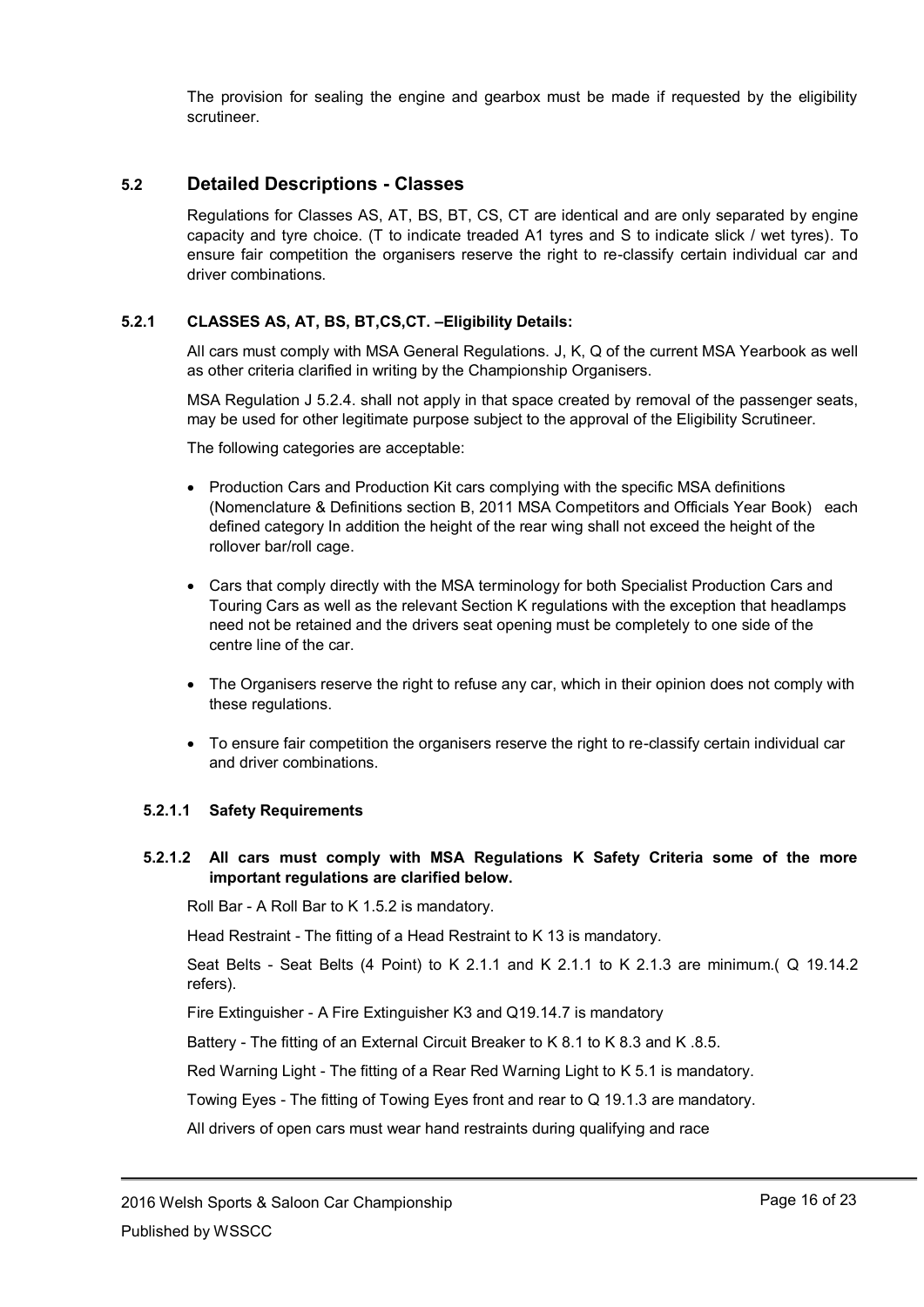**5.2.2** In order to allow older cars to retain the original engine as far as possible, engines may be rebored up to a maximum of 0.060 inches without changing class. The stroke must remain the same. Where a competitors engine exceeds the permitted rebore of 0.060 inches, the car will be reclassified in the next higher capacity class.

#### **5.2.2.1 General Technical Requirements & Exceptions**

Sports and Saloon Cars based upon cars homologated for road use and for which at least 250 have been manufactured will be eligible, subject to the approval of the Championship Committee.

Full details of the cars technical specification must be included on the Vehicle Specification form. In respect of cars from a 'One make' series, the driver should have and forward a copy of the appropriate MSA Technical Regulations for the Championship to which the car was eligible to the Championship Co-ordinator. It is the competitors responsibility to ensure cars comply with the class regulations.

#### **5.2.2.2 Chassis**

The floor pan, sill, door surrounds, roof and bulkhead must be in construction, material and size as originally manufactured. With the exception of mini's or Escort Mk 1 or Mk 2 for which turreted shock absorbers are permissible. The chassis and floor pan can be reinforced. Inner wings and bulkheads can be modified to allow clearance for the Induction system the maximum clearance being 75mm. The wheelbase + or - 50mm must remain original.

#### **5.2.2.3 Bodywork**

Modifications Permitted

#### **5.2.2.4 General**

No part of the car may touch the ground if any one tyre is deflated.

#### **5.2.2.5 Interior**

Carpets, insulation linings and passenger seats can be removed. Controls can be altered but the driver must sit on the same side as the original car and completely on one side of the centre line.

#### **5.2.2.6 Exterior**

The standard door panels, boot, bonnet and wings may be replaced with ones of a lighter material. Glass lenses can be replaced with plastic, as can side and rear windows.

Windscreens must be laminated or plastic of minimum thickness 4mm.

Front spoilers air dams/splitters are permitted below the level of the road wheel centres, up to 15cms beyond the overall periphery of the existing bodywork excluding bumpers. Rear spoilers and wings are permitted within the overall plan periphery of the original vehicle excluding bumpers.

#### **5.2.2.7 Silhouette**

The silhouette as seen in the side elevation must remain unaltered above the road wheel hub centres of the original production car at normal ride height, except as allowed in 5.3.26 above.

#### **5.2.2.8 Ground Clearances**

Minimum as specified in MSA Regulation Q 19.1.2 that is 4cm.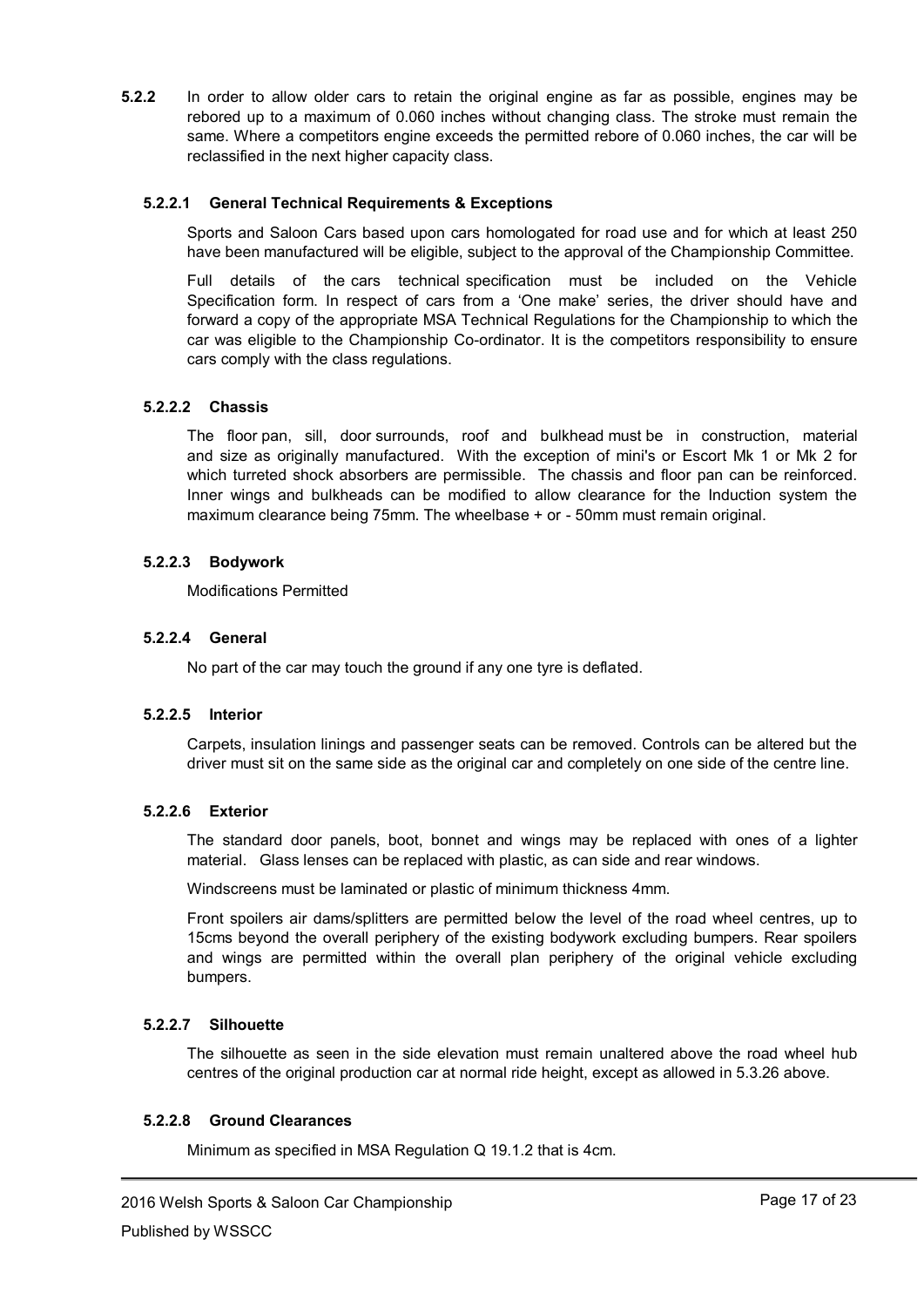#### **5.2.2.9 Modifications Prohibited**

Exterior - All cars must have the original sized windscreen. Radiator grills must be fitted and stoplights must work.

#### **5.2.2.10 Engine**

Permitted Modifications - The engine must be of a similar type & manufacturer as fitted to the original car, cylinder heads may be modified. In order to allow older cars to retain the original engine as far as possible, engines may be re-bored up to a maximum of 0.060 inches without changing class. The stroke must remain the same. Where a competitors engine exceeds the permitted rebore of 0.060 inches, the car will be reclassified in the next higher capacity class..

Prohibited Modifications - The location of the engine block must remain within + or - 50mm of the location on the original car.

#### **5.2.2.11 Oil/Water Cooling**

Oil coolers and radiators must remain within the original periphery of the bodywork.

#### **5.2.2.12 Induction System**

Forced induction is permitted .An equivalence factor of 1.7 to 1 will apply.

#### **5.2.2.13 Suspension**

Permitted Modifications - Dampers are free, however the suspension type must be as per original manufacturer, original mountings must be retained even if not used.

#### **5.2.2.14 Transmissions**

Permitted Modifications - The gearbox and differential are unrestricted but must remain within + or - 50mm of the original location. Transaxles are not allowed unless fitted as original equipment.

#### **5.2.2.15 Electrics**

Electronic ECU"s are free to modification from standard.

#### **5.2.2.16 Brakes**

Unrestricted, other than Regulations in MSA Regulation J 5.6.1 and J.5.6.2

#### **5.2.2.17 Wheels/Steering**

Unrestricted, other than Regulations in MSA Regulation J 5.7.1 to J 5.7.5 and J 5.8.1 to J5.8.3

#### **5.2.2.18 Tyres**

Slicks are permitted for Classes AS, BS, CS, D and M, MSA Regulation J.5.9.3.to J.5.9.5 refer.

Classes AT, BT, CT, must use tyres on List 1A in the current MSA Year Book section (L) Permitted Tyres. N.b L.2. & also L2.2 to L2.6 applies

The use of tyre heating / heat retention devices is prohibited.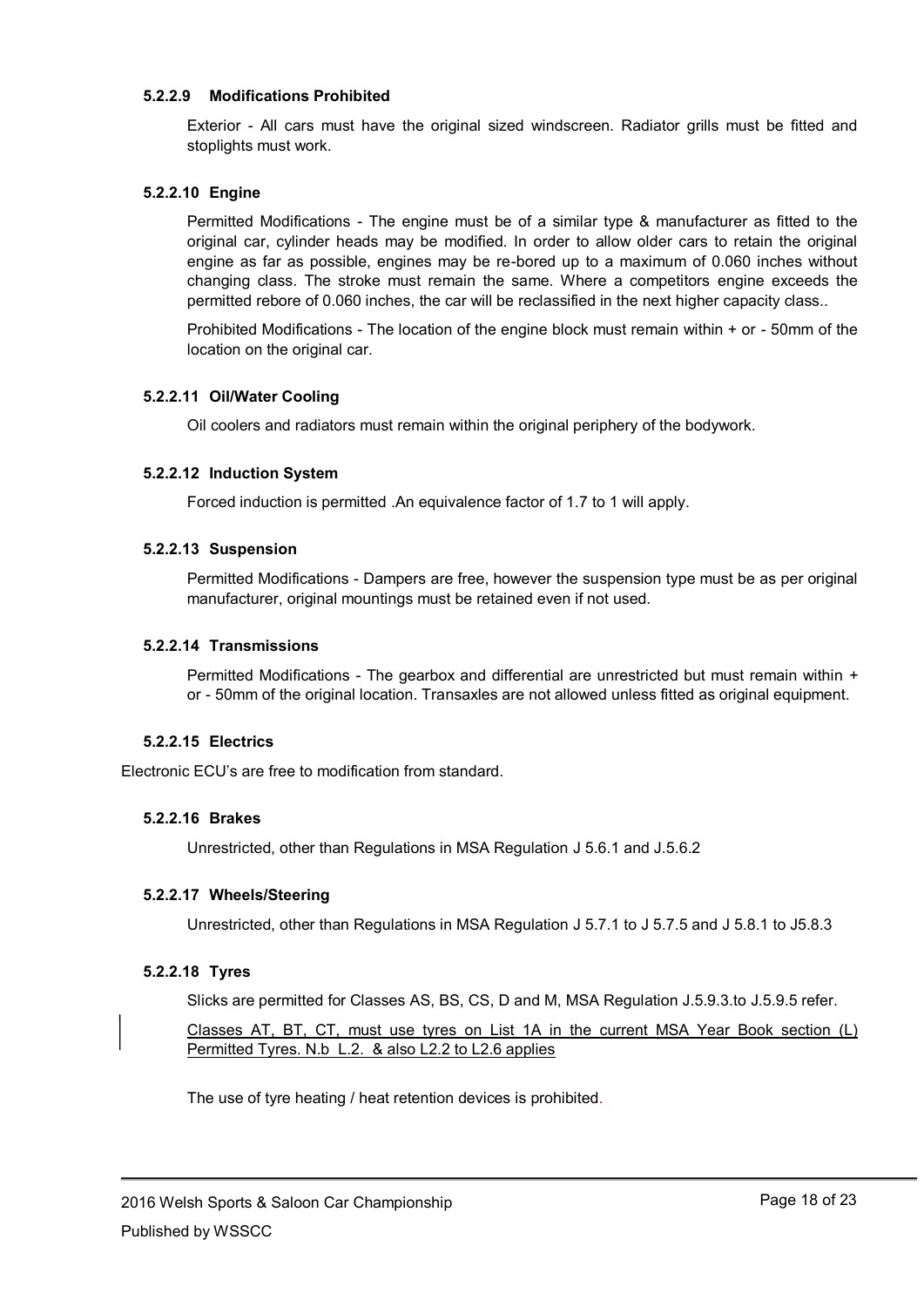#### **5.2.2.19 Weights**

Registered Competitors cars may be weighed post race/qualifying at the first opportunity, the weight to include driver, and the weight will be recorded and kept by the Championship Eligibility Scrutineer and the Championship Co-ordinator. Any car/driver combination lapping Pembrey in a lap time of under 60 seconds, as recorded in Practice or Race by the official timekeepers, will be subject to ballast. The amount of ballast will be decided by the Eligibility Scrutineer to a maximum of 10kgs for open vehicles and 20kg for saloons. If the lap time is still under 60 seconds then it is the competitor"s responsibility to alter the performance of the car to make it eligible.

It is the responsibility of the competitor to provide any ballast required and must be approved by the Eligibility Scrutineer. It must be appropriately anchored in the car in line with MSA regulations.

#### **5.2.2.20 Fuel Tank/Fuel**

As per MSA Regulation J 5.13.1 to J 5.13.8

Fuel & Fuel Systems will be in accordance with J 5.13.1 to J.5 13 .8 and Section 'The Terminology' of the MSA Competitors and Officials Yearbook.

Definitions of Petrol, LPG, Diesel, Bio Ethanol and Bio Diesel are as Pump Fuel section of 'The Terminology'.

#### **5.2.2.21 Silencing**

As per MSA Regulation J 5.17

#### **5.3 CLASS D – Super Cars**

#### **5.4 Description**

This class is for cars that do not obviously fit into Classes A, B or C such cars could be ex BTCC cars, V8 Stars, Eurocars, silhouettes, road sports & GT cars built especially for racing such as a Ginetta G50. Kit cars over 2 litre plus any saloon, road sports and GT cars that no longer retain the original locations type or configuration of engine and suspension mounting points as per the original manufacturer specifications hence not being eligible for classes A, B or C.

Notice is drawn to Section 5.1.1, Paragraph 1, which states that car/driver combinations with a Pembrey lap time of under 60 seconds will be subject to ballast.

The Championship Organisers reserve the right to classify cars into Class D at their discretion based on performance or technical description..

#### **5.5 CLASS M – Motor Cycle engine cars**

All cars must comply with MSA General Regulations. J, K, Q of the current MSA Yearbook as well as other criteria clarified in writing by the Championship Organisers.

MSA Regulation J 5.2.4. shall not apply in that space created by removal of the passenger seats, may be used for other legitimate purpose subject to the approval of the Eligibility Scrutineer.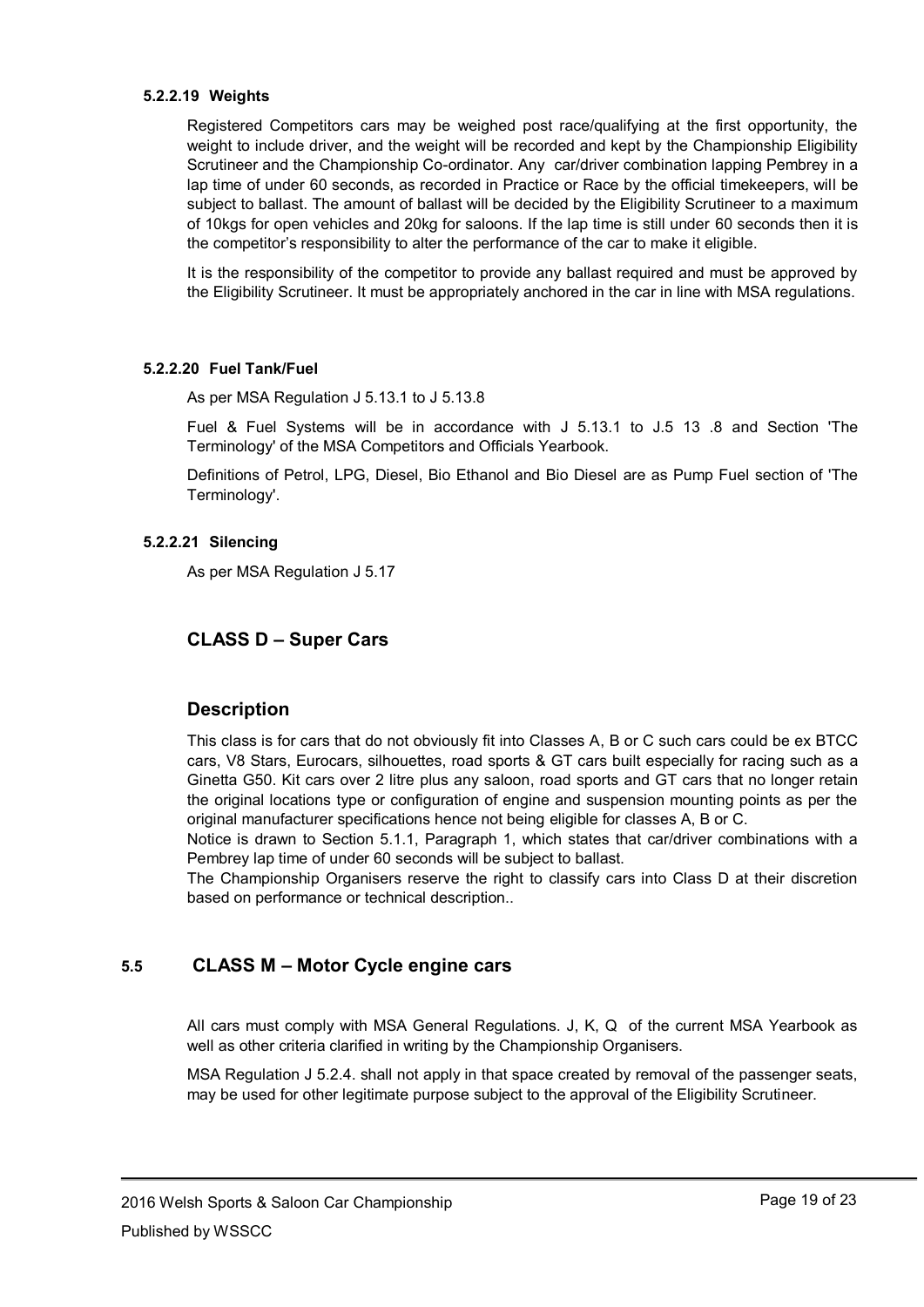#### **5.5.1.1 All cars must comply with MSA Regulations K Safety Criteria some of the more important regulations are clarified below.**

Roll Bar - A Roll Bar to K 1.5.2 is mandatory.

Head Restraint - The fitting of a Head Restraint to K 13 is mandatory.

Seat Belts - Seat Belts (4 Point) to K 2.1.1 and K 2.1.1 to K 2.1.3 are minimum.( Q 19.14.2 refers).

Fire Extinguisher - A Fire Extinguisher K3 and Q19.14.7 is mandatory

Battery - The fitting of an External Circuit Breaker to K 8.1 to K 8.3 and K .8.5.

Red Warning Light - The fitting of a Rear Red Warning Light to K 5.1 is mandatory.

Towing Eyes - The fitting of Towing Eyes front and rear to Q 19.1.3 are mandatory.

All drivers of open cars must wear hand restraints during qualifying and race

**5.5.2** In order to allow older cars to retain the original engine as far as possible, engines may be rebored up to a maximum of 0.060 inches without changing class. The stroke must remain the same. Where a competitors engine exceeds the permitted rebore of 0.060 inches, the car will be reclassified in the next higher capacity class.

#### **5.5.2.1 Chassis**

The floor pan, sill, door surrounds, roof and bulkhead must be in construction, material and size as originally manufactured. With the exception of mini's or Escort Mk 1 or Mk 2 for which turreted shock absorbers are permissible. The chassis and floor pan can be reinforced. Inner wings and bulkheads can be modified to allow clearance for the Induction system the maximum clearance being 75mm. The wheelbase + or - 50mm must remain original.

#### **5.5.2.2 Bodywork**

Modifications Permitted

#### **5.5.2.3 General**

No part of the car may touch the ground if any one tyre is deflated.

#### **5.5.2.4 Interior**

Carpets, insulation linings and passenger seats can be removed. Controls can be altered but the driver must sit on the same side as the original car and completely on one side of the centre line.

#### **5.5.2.5 Exterior**

The standard door panels, boot, bonnet and wings may be replaced with ones of a lighter material. Glass lenses can be replaced with plastic, as can side and rear windows.

Windscreens must be laminated or plastic of minimum thickness 4mm.

Front spoilers air dams/splitters are permitted below the level of the road wheel centres, up to 15cms beyond the overall periphery of the existing bodywork excluding bumpers. Rear spoilers and wings are permitted within the overall plan periphery of the original vehicle excluding bumpers.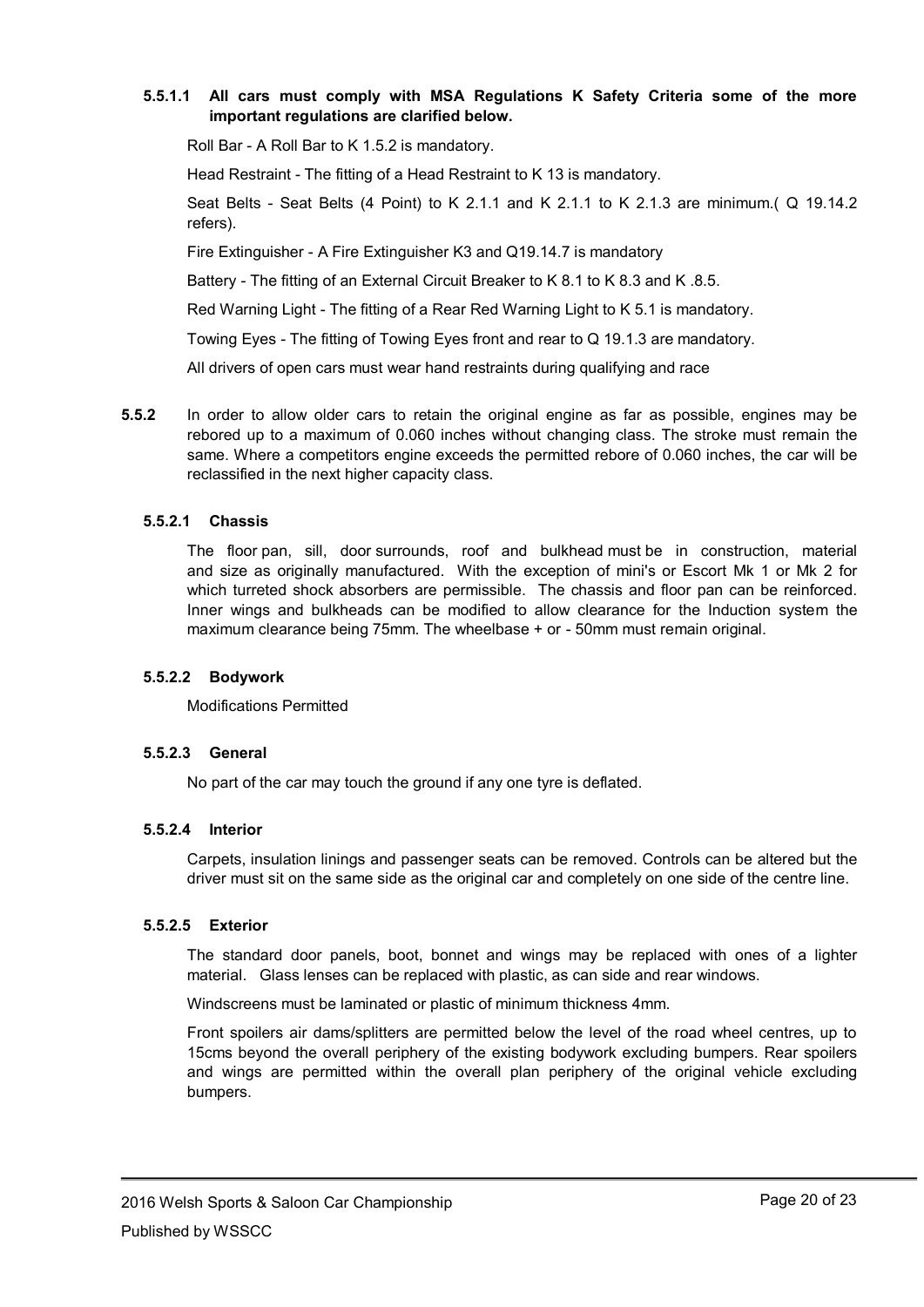#### **5.5.2.6 Silhouette**

The silhouette as seen in the side elevation must remain unaltered above the road wheel hub centres of the original production car at normal ride height, except as allowed in 5.3.26 above.

#### **5.5.2.7 Ground Clearances**

Minimum as specified in MSA Regulation Q 19.1.2 that is 4cm.

#### **5.5.2.8 Modifications Prohibited**

Exterior - All cars must have the original sized windscreen. Radiator grills must be fitted and stoplights must work.

#### **5.5.2.9 Engine**

Any motor cycle engine.

#### **5.5.2.10 Oil/Water Cooling**

Oil coolers and radiators must remain within the original periphery of the bodywork.

#### **5.5.2.11 Induction System**

Forced induction is permitted if fitted as original equipment an equivalence factor of 1.7 to 1 will apply.

#### **5.5.2.12 Suspension**

Permitted Modifications - Dampers are free, however the suspension type must be as per original manufacturer, original mountings must be retained even if not used.

#### **5.5.2.13 Transmissions**

Permitted Modifications - The gearbox and differential are unrestricted but must remain within + or - 50mm of the original location. Transaxles are not allowed unless fitted as original equipment.

#### **5.5.2.14 Electrics**

Electronic ECU"s are free to modification from standard.

#### **5.5.2.15 Brakes**

Unrestricted, other than Regulations in MSA Regulation J 5.6.1 and J.5.6.2

#### **5.5.2.16 Wheels/Steering**

Unrestricted, other than Regulations in MSA Regulation J 5.7.1 to J 5.7.5 and J 5.8.1 to J5.8.3

#### **5.5.2.17 Tyres**

Tyres are free.

The use of tyre heating/heat retention devices is prohibited.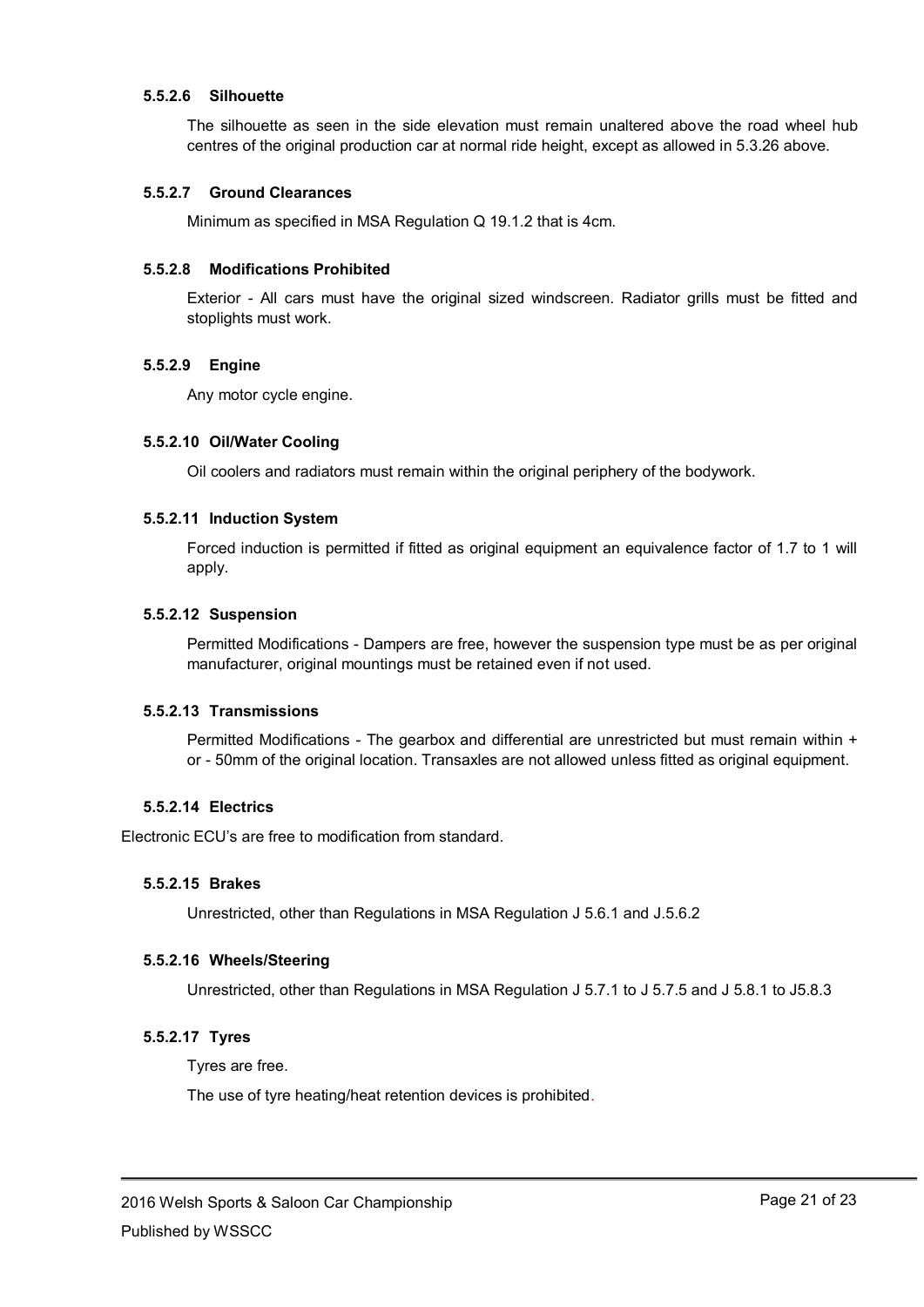#### **5.5.2.18 Weights**

Registered Competitors cars will be weighed post race/qualifying at the first opportunity, the weight to include driver, and the weight will be recorded and kept by the Championship Eligibility Scrutineer and the Championship Co-ordinator. Any car/driver combination lapping Pembrey in a lap time of under 60 seconds, as recorded in Practice or Race by the official timekeepers, will be subject to ballast. The amount of ballast will be decided by the Eligibility Scrutineer to a maximum of 10kgs for open vehicles and 20kg for saloons. If the lap time is still under 60 seconds then it is the competitor"s responsibility to alter the performance of the car to make it eligible.

It is the responsibility of the competitor to provide any ballast required and must be approved by the Eligibility Scrutineer. It must be appropriately anchored in the car in line with MSA regulations.

#### **5.5.2.19 Fuel Tank/Fuel**

As per MSA Regulation J 5.13.1 to J 5.13.8

Fuel & Fuel Systems will be in accordance with J 5.13.1 to J.5 13 .8 and Section 'The Terminology' of the MSA Competitors and Officials Yearbook.

Definitions of Petrol, LPG, Diesel, Bio Ethanol and Bio Diesel are as Pump Fuel section of 'The Terminology'.

#### **5.5.2.20 Silencing**

7As per MSA Regulation J 5.17

6 **APPENDICES.** The following Commercial Regulations are not subject to the judicial procedures of either the Championship Stewards and/or the MSA/MSC. The following Commercial Regulations are "contractual" between the Entrant and/or Driver and the Organisers and/ or Promoters and are not considered by the MSA. Accordingly, the application of these Commercial Regulations by the organisers and/or Promoters will not be subject to the judicial processes of either the Championship Stewards and/or MSA/MSC

#### **Race Organising Clubs and Contacts**

- BARC (Thruxton Circuit), Andover, Hants, SP11 8PN. Tel: 01264 882200 Fax: 01264 882233
- BARC (Pembrey Circuit), Llanelli, Dyfed, SA16 0HZ. Tel: 01554 891042 Fax: 01554 891387

W.R.D.A. Robert Allender, (Sec) 50 Trallwn Road, Llansamlet, Swansea SA7 9XA Tel: 01792 791686 email wrda@ntlworld.com

- Championship Co-ordinator. Alan Jenkins, Mob: 07753 617087 Email nalajay@hotmail.com
- Championship Eligibility Scrutineer. Vince Brown, 32 Heol Eglwys, Cardiff, CF5 2NY Tel: 02920 330660 e mail vince.brown1@virginmedia.com
- Championship Clerk of Course. Mike Skelton. 17 Hollybush Avenue, Newport NP20 6ET Tel 01633 770566